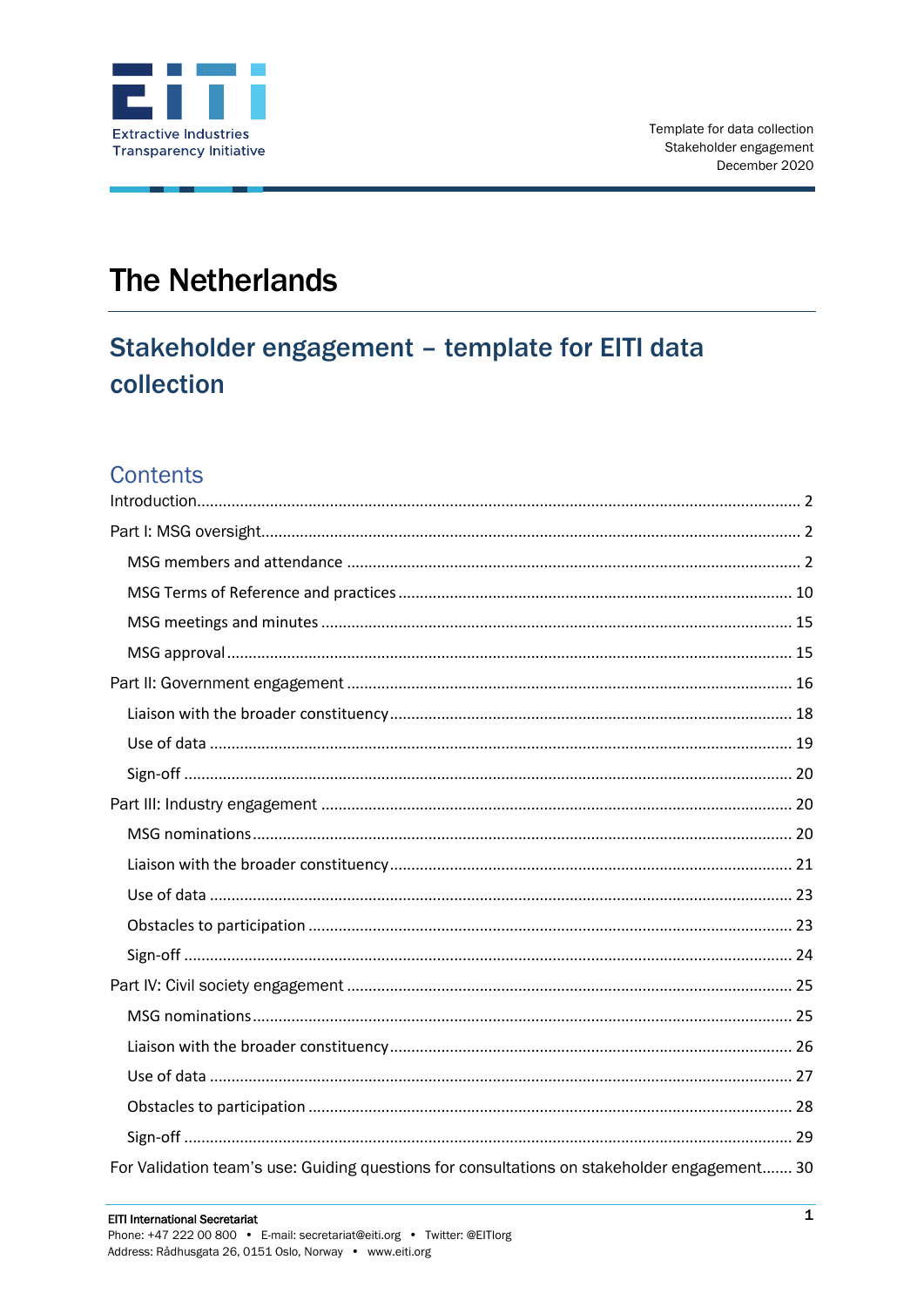[For Validation team's use: Template for "Call for views on stakeholder engagement"](#page-30-0) .................. [31](#page-30-0)

**Period under review:**  $2^{nd}$  January 2018 –  $30^{th}$  June 2021 (this is the first validation of the EITI implementation in the Netherlands)

Validation team: [Names and emails]

Deadline for submission: 1 July 2021

## <span id="page-1-0"></span>Introduction

The EITI requires effective multi-stakeholder oversight, including a functioning multi-stakeholder group that involves the government, companies, and the full, independent, active and effective participation of civil society.

The key requirements related to multi-stakeholder oversight include: (1.1) government engagement; (1.2) industry engagement; (1.3) civil society engagement, including [EITI Protocol:](https://eiti.org/document/eiti-protocol-participation-of-civil-society)  [Participation of civil society,](https://eiti.org/document/eiti-protocol-participation-of-civil-society) and (1.4) the establishment and functioning of a multi-stakeholder group.

The purpose of this template is to collect information from MSG members about the implementation of these provisions. Parts I to IV of this template should be completed and submitted to the International Secretariat by the commencement of Validation.

Part I: MSG oversight addresses Requirement 1.4.b and should be approved by the MSG before submission to the International Secretariat.

Parts II to IV should be completed by each constituency and submitted to the International Secretariat. These should be shared with the MSG for information.

The Validation team will undertake virtual or in-person consultations to gather additional information. Ahead of the Validation, a public call for stakeholder views will be launched by the International Secretariat.

## <span id="page-1-1"></span>Part I: MSG oversight

*This section is to be filled out by the national secretariat or an MSG working group and should be approved by the MSG before submission to the International Secretariat.*

### <span id="page-1-2"></span>MSG members and attendance

1. Current MSG members. Please fill out the table below. Add rows when necessary.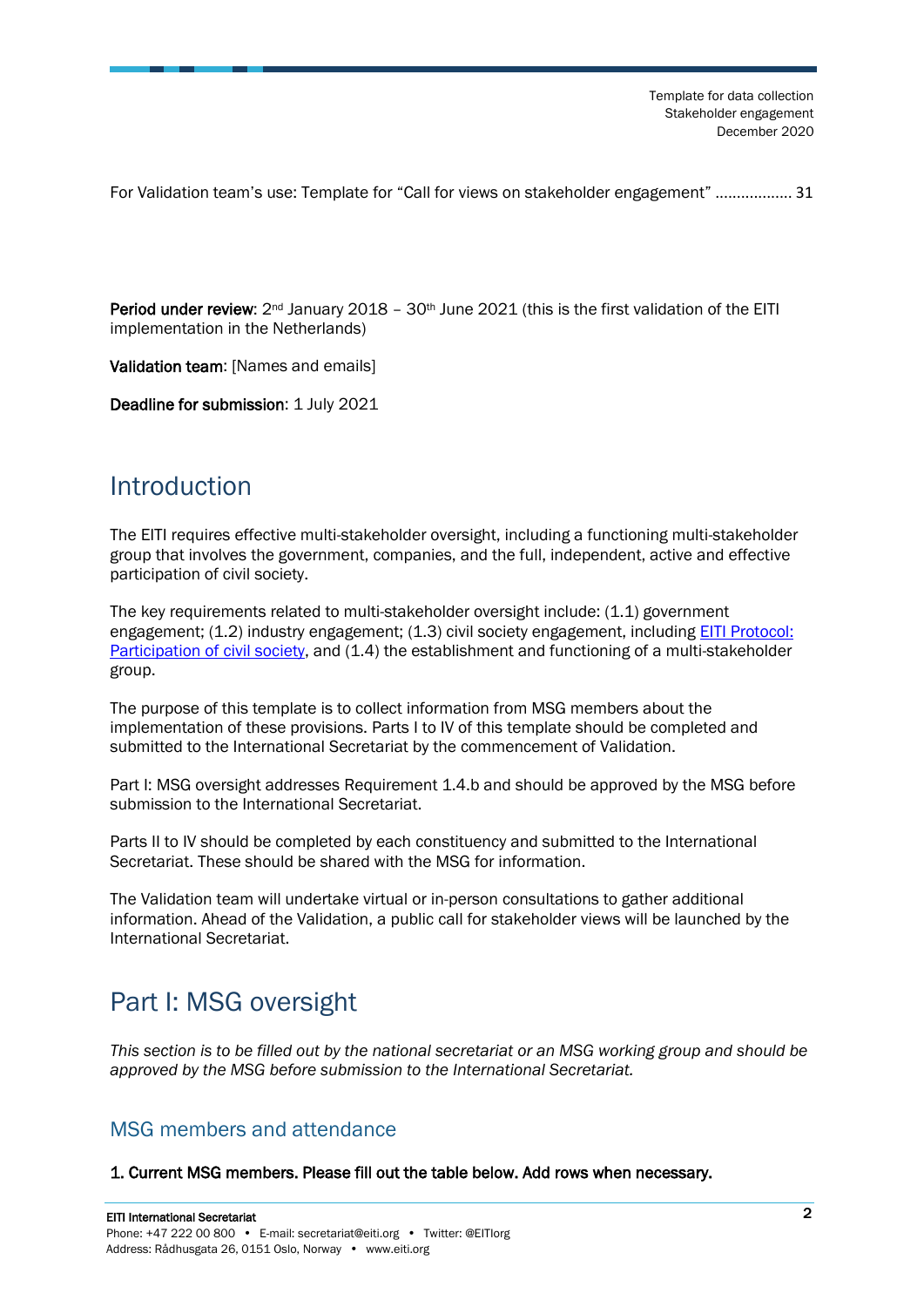| Constituency | Full/<br>alternate<br>member | Member<br>since<br>(MM/YY) | Name                | Position                                                   | Organisation                                                    | Gender | Meetings<br>attended in<br>period<br>under<br>review<br>(dates)                                                                                                                                                                |
|--------------|------------------------------|----------------------------|---------------------|------------------------------------------------------------|-----------------------------------------------------------------|--------|--------------------------------------------------------------------------------------------------------------------------------------------------------------------------------------------------------------------------------|
| Government   | Full                         | $1 - 10 -$<br>2018         | Ruud Cino           | MT member                                                  | Ministry of<br>Economic<br>Affairs and<br><b>Climate Policy</b> | Male   | 5-12-2018,<br>28/1/2019,<br>6/3/2019,<br>$5/6/2019$ ,<br>3/7/2019,<br>$30 - 10 -$<br>2019, 3-12-<br>2019, 22-1-<br>2020, 4-3-<br>2020, 17-6-<br>2020, 23-9-<br>2020, 28-<br>10-2020, 1-<br>12-2020, 1-<br>3-2021, 7-<br>4-2021 |
| Government   | Alternate                    | $1 - 6 -$<br>2018          | Hans van<br>Gemert  | Senior (legal)<br>Policy Advisor                           | Ministry of<br>Economic<br>Affairs and<br><b>Climate Policy</b> | Male   | 12-6-2018,<br>4-9-2018,<br>5-12-2018,<br>28-1-2019,<br>6-3-2019,<br>25-9-2019,<br>$30 - 10 -$<br>2019, 4-3-<br>2020, 23-9-<br>2020, 1-12-<br>2020, 1-3-<br>2021, 7-4-<br>2021, 21-6-<br>2021                                   |
| Government   | Full                         | $11 - 10 -$<br>2017        | Carmen<br>Hagenaars | <b>Deputy Director</b><br><b>Inclusive Green</b><br>Growth | Ministry of<br>Foreign Affairs                                  | Female | 6-2-2018,<br>12-6-2018,<br>4-9-2018,<br>28-1-2019,<br>5-6-2019,<br>17-6-2020,<br>23-9-2020                                                                                                                                     |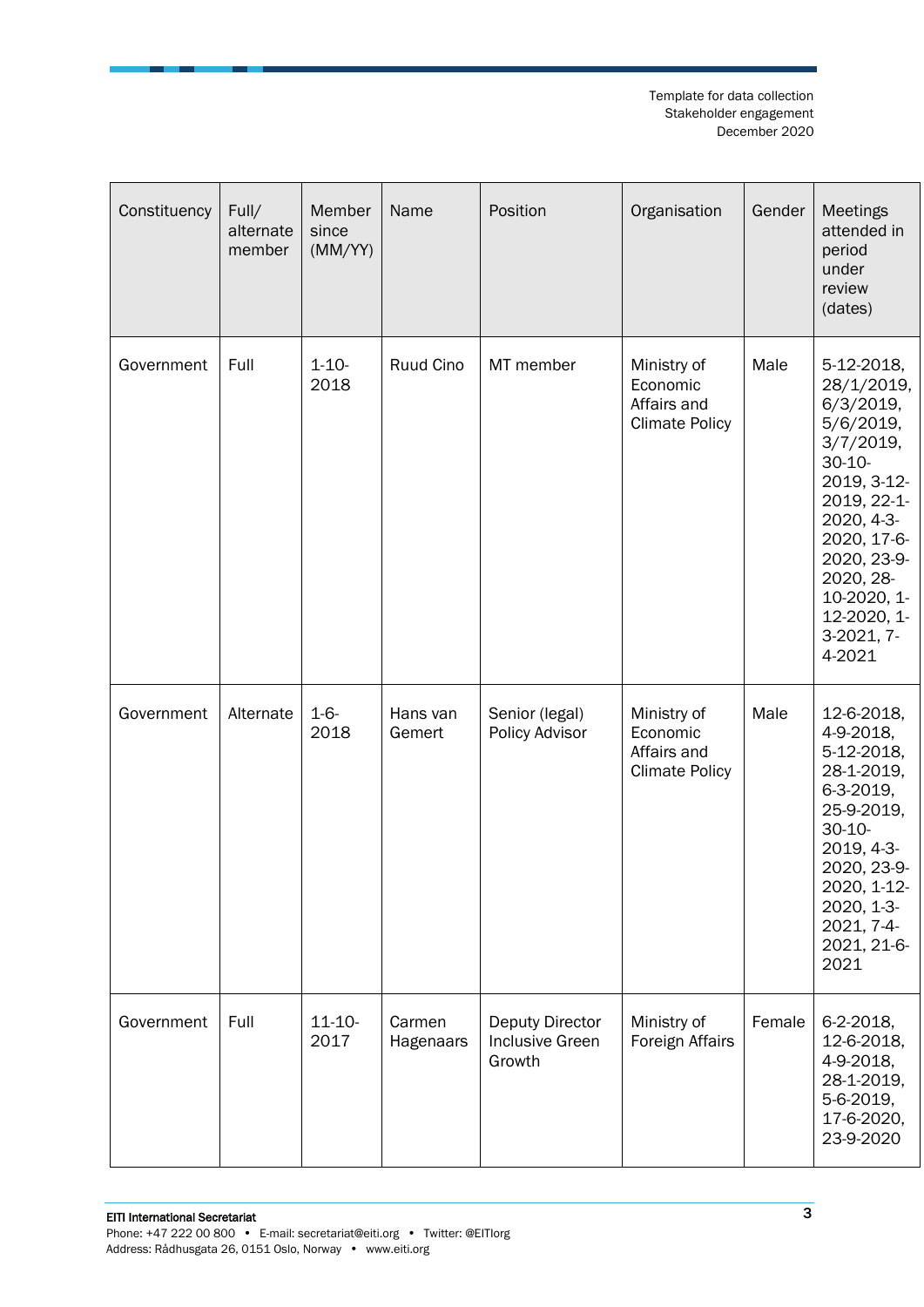| Government | Alternate | $1 - 9 -$<br>2020   | Taco<br>Westerhuis          | Coordinator<br>Circular Economy<br>and<br>Commodities | Ministry of<br>Foreign Affairs                                | Male   | 23-9-2020,<br>$28-10-$<br>2020, 1-12-<br>2020, 1-3-<br>2021, 7-4-<br>2021, 21-6-<br>2021                                                                                                                                   |
|------------|-----------|---------------------|-----------------------------|-------------------------------------------------------|---------------------------------------------------------------|--------|----------------------------------------------------------------------------------------------------------------------------------------------------------------------------------------------------------------------------|
| Government | Full      | $1 - 3 -$<br>2021   | Ingrid van<br>Rijswijk      | Manager                                               | Netherlands<br>Tax and<br>Customs<br>Administration<br>(NCTA) | Female | 7-4-2021                                                                                                                                                                                                                   |
| Government | Alternate | $11 - 10 -$<br>2017 | Marco van<br><b>Driel</b>   | CIT and SPS<br>inspector, oil &<br>gas team           | Netherlands<br>Tax and<br>Customs<br>Administration<br>(NCTA) | Male   | 6-2-2018,<br>12-6-2018,<br>4-9-2018,<br>6-3-2019,<br>5-6-2019,<br>3-7-2019,<br>25-9-2019,<br>$30 - 10$<br>2019, 3-12-<br>2019, 17-6-<br>2020, 23-9-<br>2020, 28-<br>10-2020, 1-<br>3-2021, 7-<br>4-2021, 21-<br>6-2021     |
| Industry   | Full      | 11-10-<br>2017      | Marieke<br>van den<br>Akker | Legal<br>Counsel/Attorney<br>at Law                   | <b>NOGEPA</b>                                                 | Female | 6-2-2018,<br>4-9-2018,<br>28-1-2019,<br>6-3-2019,<br>5-6-2019,<br>$3-7-2019$ ,<br>25-9-2019,<br>3-12-2019,<br>22-1-2020,<br>17-6-2020<br>(replaced by<br>interim legal<br>manager),<br>23-9-2020,<br>28-10-<br>2020, 1-12- |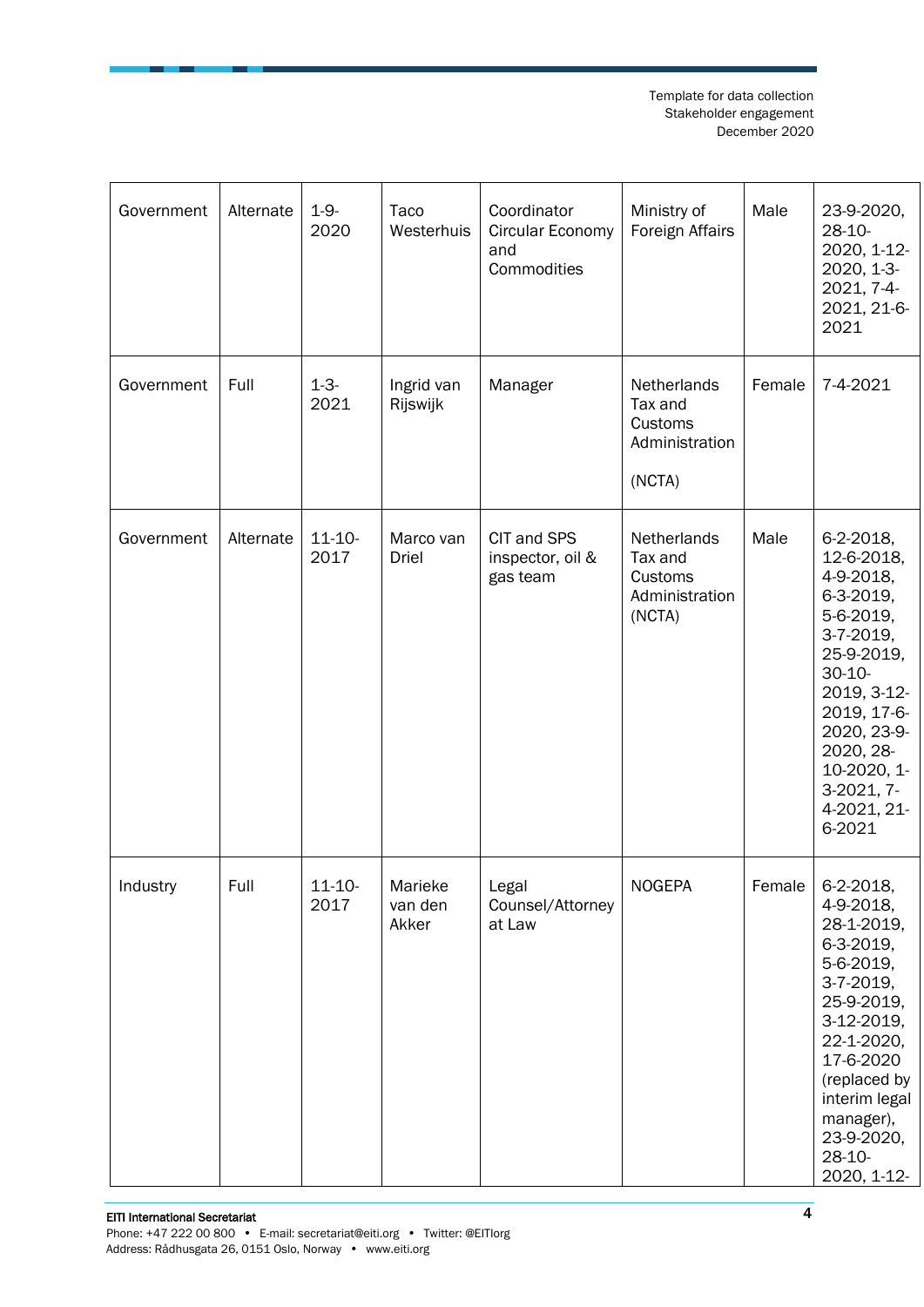|          |           |                     |                            |                                                                       |                                |      | 2020, 1-3-<br>2021, 7-4-<br>2021, 21-6-<br>2021                                                                                                                                                                                                                                     |
|----------|-----------|---------------------|----------------------------|-----------------------------------------------------------------------|--------------------------------|------|-------------------------------------------------------------------------------------------------------------------------------------------------------------------------------------------------------------------------------------------------------------------------------------|
| Industry | Full      | $11 - 10 -$<br>2017 | Martijn van<br>der Deijl   | NAM Head of Tax<br>and Shell Senior<br><b>Upstream Tax</b><br>Advisor | NAM B.V.                       | Male | 6-2-2018,<br>3-4-2018,<br>12-6-2018,<br>4-9-2018,<br>28-1-2019,<br>6-3-2019,<br>5-6-2019,<br>$3-7-2019,$<br>25-9-2019,<br>$30 - 10 -$<br>2019, 3-12-<br>2019, 22-1-<br>2020, 17-6-<br>2020, 23-9-<br>2020, 28-<br>10-2020, 1-<br>12-2020, 1-<br>3-2021, 7-<br>4-2021, 21-<br>6-2021 |
| Industry | Alternate | $11 - 10 -$<br>2017 | Joost<br>Kutsch<br>Lojenga | Country Tax Lead                                                      | Shell<br>International<br>B.V. | Male | 6-2-2018,<br>12-6-2018,<br>4-9-2018,<br>5-12-2018,<br>6-3-2019,<br>5-6-2019,<br>3-7-2019,<br>$30 - 10 -$<br>2019, 4-3-<br>2020, 17-6-<br>2020, 1-12-<br>2020                                                                                                                        |
| Industry | Full      | $1 - 1 -$<br>2019   | Tijmen<br>Zaal             | Financial<br>Controller                                               | <b>TAQA Energy</b><br>B.V.     | Male | 6-3-2019,<br>5-6-2019,<br>3-7-2019,<br>25-9-2019,<br>$30 - 10 -$<br>2019, 3-12-<br>2019, 17-6-<br>2020, 23-9-<br>2020, 28-<br>10-2020, 1-                                                                                                                                           |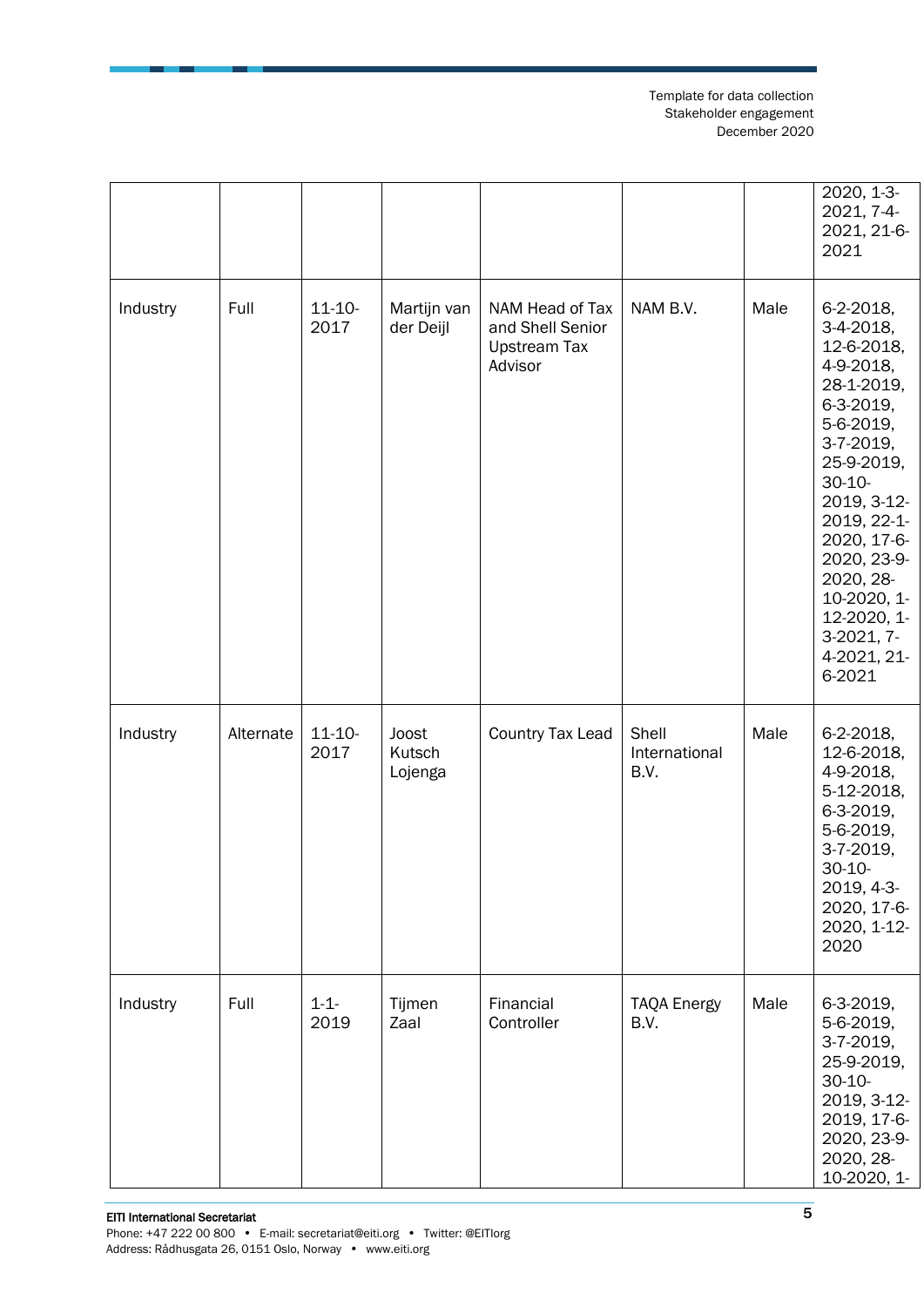|                      |           |                     |                       |                       |                                              |        | 12-2020, 1-<br>3-2021, 7-<br>4-2021                                                                                                                                                                                                                                                                                   |
|----------------------|-----------|---------------------|-----------------------|-----------------------|----------------------------------------------|--------|-----------------------------------------------------------------------------------------------------------------------------------------------------------------------------------------------------------------------------------------------------------------------------------------------------------------------|
| <b>Civil Society</b> | Full      | $11 - 10 -$<br>2017 | Gerno<br><b>Kwaks</b> | Consultant            | Open State<br>Foundation                     | Male   | 6-2-2018,<br>3-4-2018,<br>$12 - 6 -$<br>2018,4-9-<br>2018, 5-12-<br>2018, 28-1-<br>2019, 6-3-<br>2019, 5-6-<br>2019, 3-7-<br>2019, 25-9-<br>2019, 30-<br>10-2019, 3-<br>12-2019,<br>22-1-2020,<br>4-3-2020,<br>17-6-2020,<br>23-9-2020,<br>$28-10-$<br>2020, 1-12-<br>2020, 1-3-<br>2021, 7-4-<br>2021, 21-6-<br>2021 |
| <b>Civil Society</b> | Alternate | $1 - 9 -$<br>2020   | Serv<br>Wiemers       | Executive<br>Director | Open State<br>Foundation                     | Male   | 30-10-2019                                                                                                                                                                                                                                                                                                            |
| <b>Civil Society</b> | Full      | $1 - 4 -$<br>2019   | Lotte<br>Rooijendijk  | Project Lead          | Transparency<br>International<br>Netherlands | Female |                                                                                                                                                                                                                                                                                                                       |
| <b>Civil Society</b> | Alternate | $11 - 10 -$<br>2017 | Paul<br>Vlaanderen    | Chairman              | Transparency<br>International<br>Netherlands | Male   | 6-2-2018,<br>4-9-2018,<br>3-7-2019,<br>25-9-2019,<br>22-1-2020,<br>4-3-2020,<br>23-9-2020,<br>28-10-<br>2020, 1-3-<br>2021, 7-4-<br>2021                                                                                                                                                                              |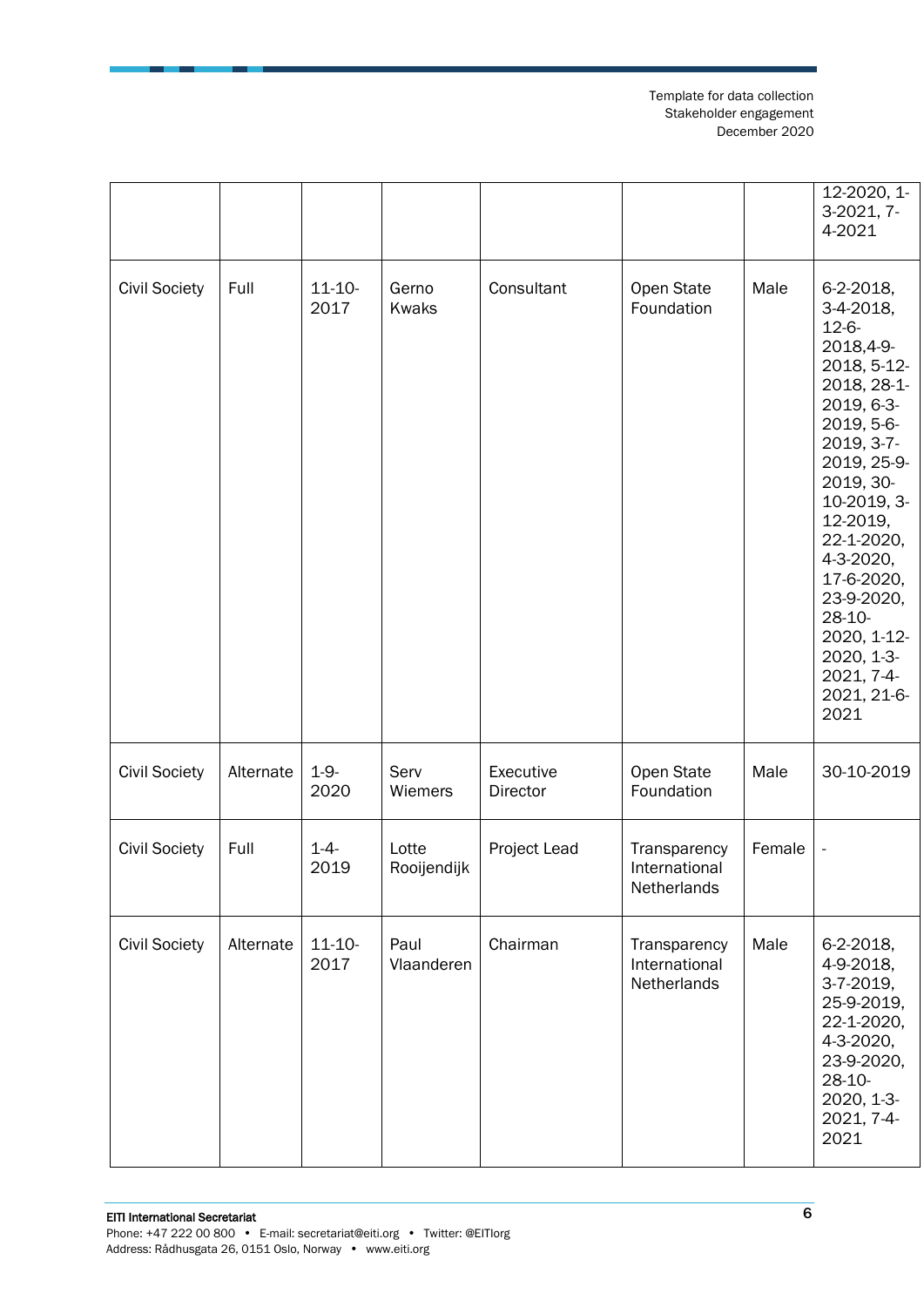| <b>Civil Soceity</b> | Full      | $11 - 10 -$<br>2017 | Joosje de<br>Lange       | <b>Union Officer</b>              | <b>FNV</b> | Female | 28-1-2019                                                                                                                                                                                                                                                   |
|----------------------|-----------|---------------------|--------------------------|-----------------------------------|------------|--------|-------------------------------------------------------------------------------------------------------------------------------------------------------------------------------------------------------------------------------------------------------------|
| <b>Civil Society</b> | Alternate | $11 - 10 -$<br>2017 | Henk<br>Korthof          | Shop Steward<br><b>FNV</b>        | <b>FNV</b> | Male   | $3-4-2018$ ,<br>12-6-2018,<br>4-9-2018,<br>28-1-2019,<br>6-3-2019,<br>5-6-2019,<br>3-7-2019,<br>25-9-2019,<br>3-12-2019,<br>22-1-2020,<br>4-3-2020,<br>17-6-2020,<br>23-9-2020,<br>28-10-<br>2020, 1-12-<br>2020, 1-3-<br>2021, 7-4-<br>2021, 21-6-<br>2021 |
| Observer             |           | $1 - 1 -$<br>2020   | Peter de<br><b>Vries</b> | RT RA -<br>Corporate<br>Treasurer | <b>EBN</b> | Male   | 22-1-2020,<br>4-3-2020,<br>17-6-2020,<br>23-9-2020,<br>1-12-2020,<br>1-3-2021,<br>7-4-2021                                                                                                                                                                  |

#### *2.* Changes in membership in the period under review and the reason behind each change. (I.e. if there are people who have been members in the period under review but no longer are.) Please fill out the table below. Add rows when necessary.

| Constituency | Name of former<br>$m$ ember <sup>1</sup> | End of MSG<br>membership<br>(MM/YY) | Reason for<br>membership ending | Replaced by |
|--------------|------------------------------------------|-------------------------------------|---------------------------------|-------------|
|--------------|------------------------------------------|-------------------------------------|---------------------------------|-------------|

<sup>1</sup> Dates of start MSG membership and attendance to MSG meetings are available upon request at the NL-EITI Secretariat.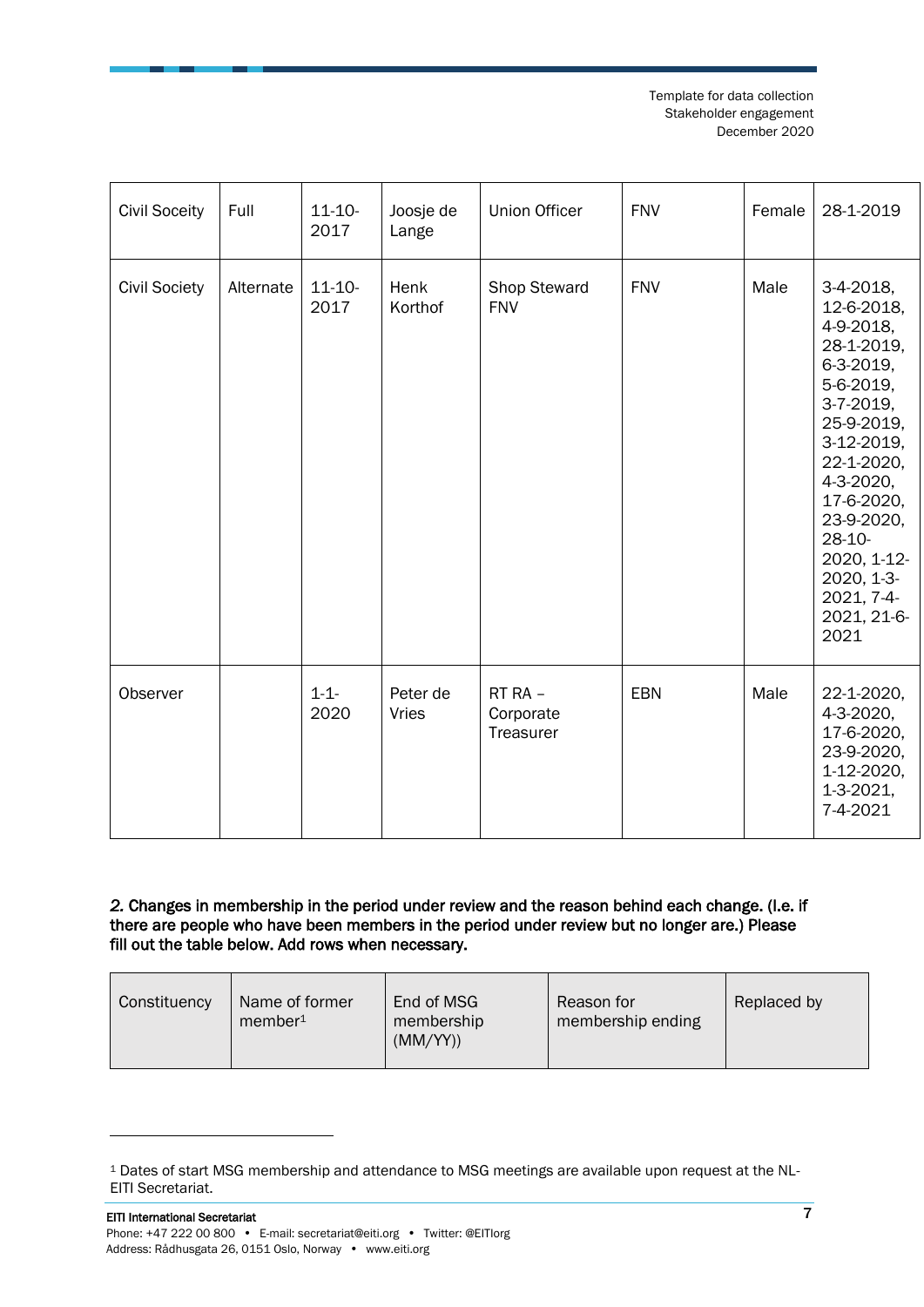| Government                      | Merei Wagenaar         | 1 June 2018    | Change of position         | Ruud Cino              |
|---------------------------------|------------------------|----------------|----------------------------|------------------------|
| Government                      | <b>Bert Roukens</b>    | 1 Oct. 2018    | Change of position         | Hans van Gemert        |
| Government                      | Omer van<br>Renterghem | 1 Sept. 2018   | Change of position         | Wouter<br>Wormgoor     |
| Government                      | Wouter Wormgoor        | 1 April 2019   | Change of position         | Martijn Reubzaet       |
| Government                      | Martijn Reubzaet       | 1 April 2019   | Moved to a new<br>position | <b>Taco Westerhuis</b> |
| Government                      | Dorris Raijmann        | 1 March 2021   | Change of position         | Ingrid van<br>Rijswijk |
| Industry                        | Peter Waaijer          | 1 October 2018 | Retired                    | Tijmen Zaal            |
| Industry                        | Jo Peters              | 1 June 2021    | Retired                    | Not replaced           |
| Industry                        | Joris Hengeveld        | 1 April 2021   | Retired                    | Not replaced           |
| <b>Civil Society</b>            | Tom Kunzler            | 15 Nov. 2019   | Moved to a new<br>postion  | Wilma Haan             |
| <b>Civil Society</b><br>(OSF)   | Wilma Haan             | 31 August 2020 | Moved to a new<br>position | <b>Serv Wiemers</b>    |
| <b>Civil Society</b><br>(TI NL) | <b>Serv Wiemers</b>    | 31 August 2020 | Moved to a new<br>position | Lotte Rooijendijk      |

3. MSG working groups and technical committees. If the MSG has established working groups or committees, please describe briefly their mandate and membership.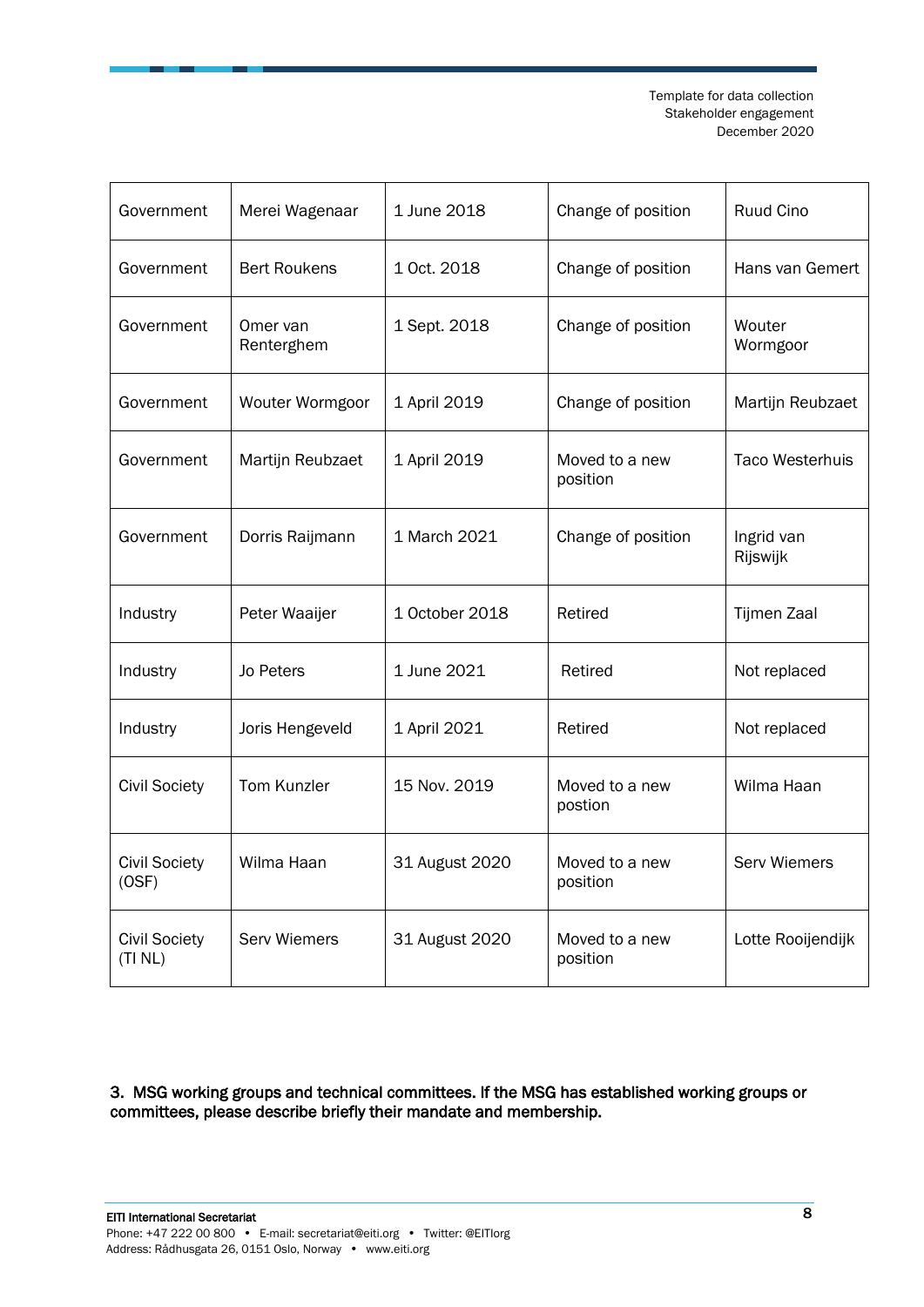The MSG can decide to install sub-groups for specific topics (see MSG Terms of Reference (ToR) - section 6). The sub-groups, including its membership, are installed and agreed by the MSG in the MSG meetings before the sub-groups start their work. The NL-EITI MSG established the following subgroups during the period under review to take forward the more detailed work of the MSG:

- Sub-group on materiality (2018): to define which revenue streams are material. Members were: Coordinator NL-EITI, Netherlands Tax and Customs Administration (NCTA), NAM B.V., Dyas B.V., Ministry of Economic Affairs and Climate Policy, Open State Foundation andEnergie Beheer Nederland (EBN).
- Sub-group on the (European) procurement of the Independent Administrator (2018-2020): to set-up and manage the (European) procurement process of an Independent Administrator. Members were: Coordinator NL-EITI, Netherlands Enterprise Agency (RVO - Procurement department), Ministry of Economic Affairs and Climate Policy and NAM B.V.
- Subgroup on the appointment of a Chair for the NL-EITI MSG (2018-2019): to find and propose a new Chair for the NL-EITI MSG, who has the confidence of all MSG members. Members were: Ministry of Foreign Affairs, Shell B.V., Transparency International and NOGEPA.
- Subgroup on the 1st NL-EITI report 2017 (2018-2019): to assist the NL-EITI Secretariat in developing and writing the first NL-EITI report. Members were: Coordinator NL-EITI, Chair NL-EITI MSG, Ministry of Economic Affairs and Climate Policy, Open State Foundation and Vermillion Energy Netherlands B.V.. In addition to the subgroup, several people/organisations assist in writing the NL-EITI reports, i.e. the Chair NL-EITI MSG, representatives from different departments within the

Ministry of Economic Affairs and Climate Policy, the Ministry of Infrastructure and Water Management, the Ministry of Justice and Security and the Ministry of Finance, and three external organizations, i.e. TNO, Energie Beheer Nederland (EBN) and Statistics Netherlands (CBS).

- Sub-group on Communications (2018-2021): this subgroup has had various purposes and membership over time; from developing a communication plan for the publication of the NL-EITI reports (including communication tools and Q&As) and discuss Open Data requirements, to currently (2021) working on the development of a new NL-EITI website and the way the NL-EITI MSG can improve its communication in order to attain their goal 'to contribute to the public debate in the Netherlands about the significance of the mineral industry for Dutch society'. Current members are: Coordinator NL-EITI, Advisor NL-EITI, Chair NL-EITI MSG, Ministry of Economic Affairs and Climate Policy, NOGEPA, Open State Foundation and FNV.
- Sub-group on contract transparency (2019): to agree on a text for the paragraph on contract transparency for the 1<sup>st</sup> NL-EITI report. Members were: Coordinator NL-EITI, Chair NL-EITI MSG, Shell B.V., Open State Foundation and Ministry of Economic Affairs and Climate Policy.
- Sub-group on pre-validation NL-EITI report (2019 and 2021): to prepare the first validation of the EITI implementation in the Netherlands. Members are: Coordinator NL-EITI, Chair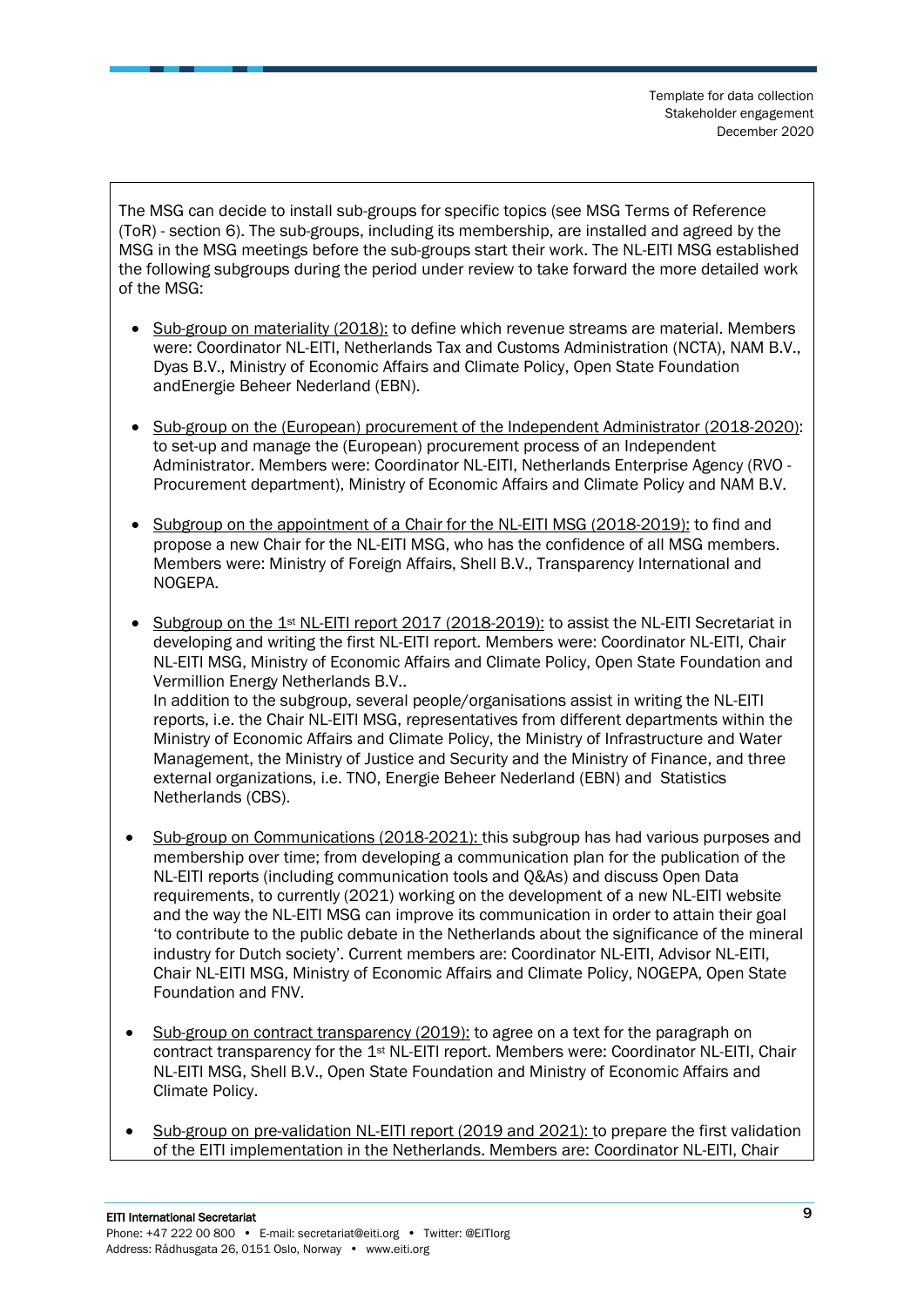NL-EITI MSG, Ministry of Economic Affairs and Climate Policy, Ministry of Foreign Affairs, NOGEPA and Open State Foundation, in cooperation with the EITI International Secretariat.

- Sub-group on the NL-EITI public event (2020): to develop the program and communication materials for the NL-EITI public event that was scheduled for 23rd April in The Hague. Unfortunately, due to the corona crisis, the MSG decided at their meeting on  $17<sup>th</sup>$  June to postpone the event until 2021. Members were: Coordinator NL-EITI, Chair NL-EITI MSG, Ministry of Economic Affairs and Climate Policy, NAM B.V. and Open State Foundation.
- Sub-group project-level reporting (2020): to establish the definition of a 'project' and the availability of government data for project level reporting in order to improve the NL-EITI report (EITI Requirement 4.7.). Members were: Coordinator NL-EITI, Chair NL-EITI MSG, NAM B.V., NCTA, Open State Foundation and EBN.
- Sub-group on GasTerra (2020): to establish the implementation of EITI Requirement 4.2 ('Sale of the state's share of production or other revenues collected in kind'). Members were: Coordinator NL-EITI, Chair NL-EITI MSG and EBN.

For more information on the above mentioned sub-groups, please see the NL-EITI Annual Progress Reports of 2018, 2019 and 2020. These can be found on the NL-EITI website: [www.eiti.nl.](http://www.eiti.nl/)

### <span id="page-9-0"></span>MSG Terms of Reference and practices

4. Link(s) to publicly available MSG Terms of Reference and/or other documents containing the provisions of Requirement 1.4.b.

The latest MSG Terms of Reference is available at the NL-EITI website [\(www.eiti.nl\)](http://www.eiti.nl/): under 'multi-stakeholdergroep'; download 'het huishoudelijk reglement' (pdf) (v.1.12.2020).

### 5. Date of MSG approval of its latest Terms of Reference or similar document containing the provisions under EITI Requirement 1.4.b.

The latest Terms of Reference was approved at the MSG meeting on 1 December 2020. Please see the minutes of the meeting on [www.eiti.nl](http://www.eiti.nl/): under 'multi-stakeholdergroep' – 'verslagen van de vergadering', including documents in the library ('bibliotheek').

6. MSG's policies and practices. Please fill out the table below.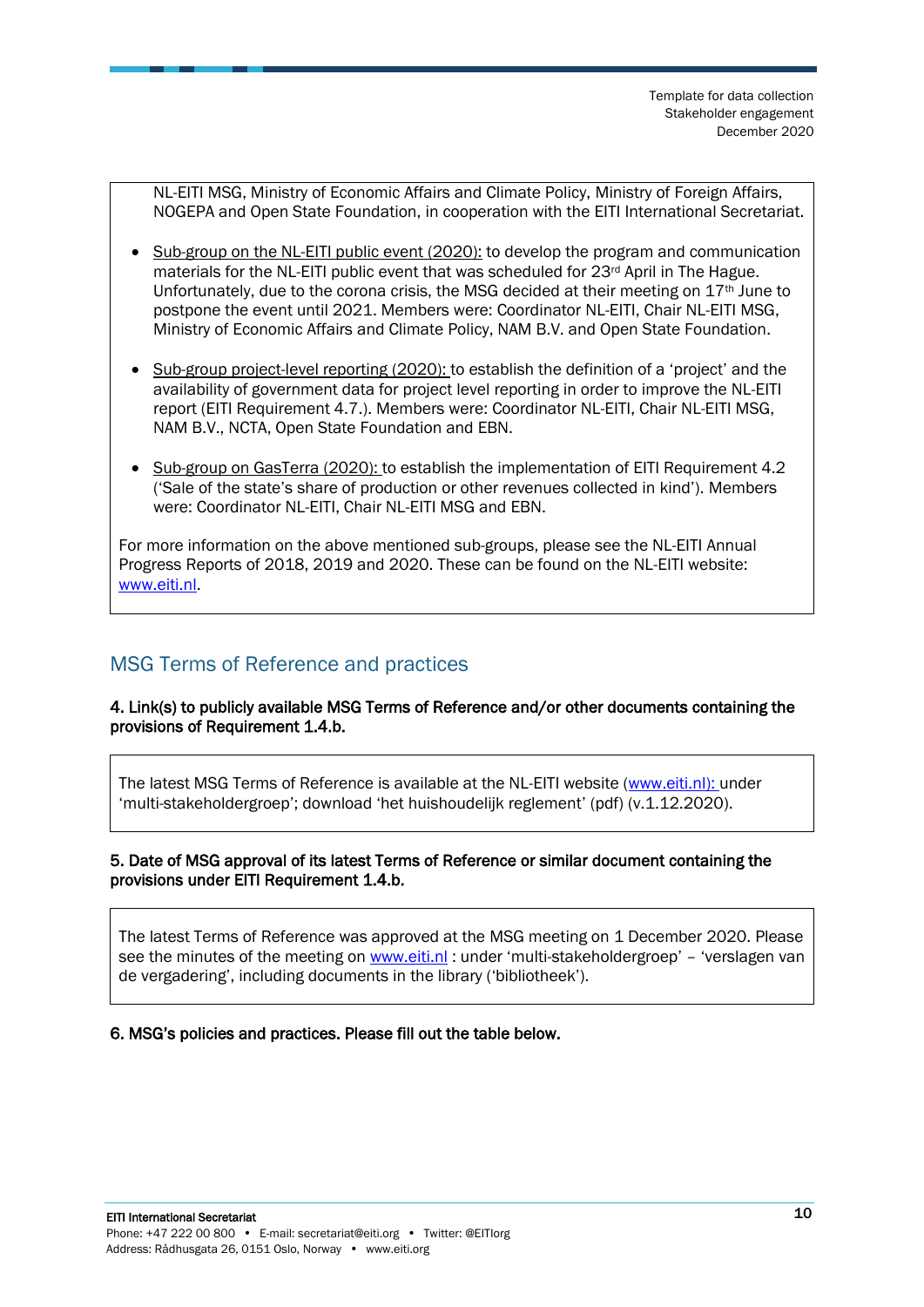Template for data collection

| Elements of MSG Terms of Reference (1.4.b)                                                              |                                                                                                                                       |                                                                                                                                                                                                                                                                                                                                                                                                                                                                                                                                                                                                                                                                                                            |  |  |
|---------------------------------------------------------------------------------------------------------|---------------------------------------------------------------------------------------------------------------------------------------|------------------------------------------------------------------------------------------------------------------------------------------------------------------------------------------------------------------------------------------------------------------------------------------------------------------------------------------------------------------------------------------------------------------------------------------------------------------------------------------------------------------------------------------------------------------------------------------------------------------------------------------------------------------------------------------------------------|--|--|
|                                                                                                         | Where is the policy<br>documented?<br><b>The MSG Terms of Reference</b><br>(ToR)can be found on the NL-<br>EITI website (www.eiti.nl) | Briefly describe practices in<br>the period under review.<br>Please explain any<br>discrepancies between the<br>ToR and the practice.<br>The first concept of the<br>MSG ToR has been<br>approved in the MSG<br>meeting of 6.2.2018. In the<br>MSG meeting of<br>30.10.2019 changes have<br>been approved in the<br>sections 5 (MSG meetings)<br>and 8 (communications). In<br>the MSG meeting of<br>1.12.2019 changes have<br>been approved with regard<br>to gender (as a result of the<br>EITI Standard 2019) in<br>section 4.1 In addition,<br>'EITI Standard 2016' has<br>been changed into 'EITI<br>Standard 2019'.<br>There have not been any<br>discrepancies between the<br>ToR and the practice. |  |  |
| The role, responsibilities and rights of the MSG                                                        |                                                                                                                                       |                                                                                                                                                                                                                                                                                                                                                                                                                                                                                                                                                                                                                                                                                                            |  |  |
| Definition of the role,<br>responsibilities and rights of<br>the MSG and its members.                   | MSG ToR.                                                                                                                              | The roles, responsibilities<br>and rights have been<br>respected in practice during<br>the period covered by this<br>validation.                                                                                                                                                                                                                                                                                                                                                                                                                                                                                                                                                                           |  |  |
| Adherence to the EITI<br>Association code of conduct,<br>including addressing conflicts<br>of interest. | MSG ToR.                                                                                                                              | The EITI Association code of<br>conduct has been adhered<br>to in the period covered by<br>this validation of the MSG<br>ToR. No conflicts of interest<br>have emerged.                                                                                                                                                                                                                                                                                                                                                                                                                                                                                                                                    |  |  |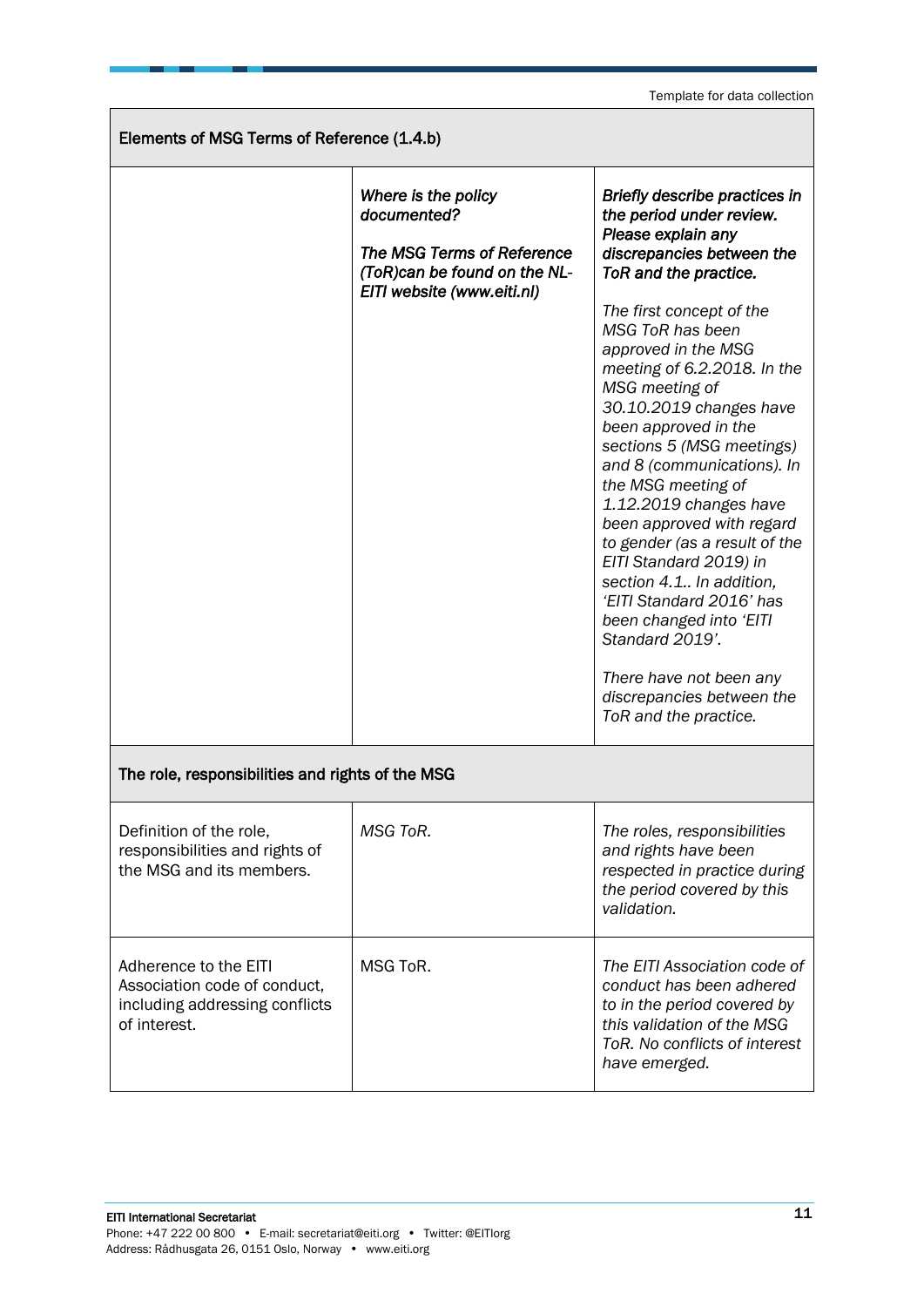|                                                                                                                                                          |                             | During the period covered<br>by this validation, sections<br>5 and 8 of the MSG ToR<br>have been adapted as a<br>result of a discussion within<br>the MSG at their MSG<br>meeting of 5.6.2019<br>(please see the minutes of<br>this meeting on the NL-EITI<br>website: www.eiti.nl).                                                                                                                                                                                                                                  |
|----------------------------------------------------------------------------------------------------------------------------------------------------------|-----------------------------|-----------------------------------------------------------------------------------------------------------------------------------------------------------------------------------------------------------------------------------------------------------------------------------------------------------------------------------------------------------------------------------------------------------------------------------------------------------------------------------------------------------------------|
| Approval of work plans and oversight of implementation                                                                                                   |                             |                                                                                                                                                                                                                                                                                                                                                                                                                                                                                                                       |
| Approval of annual work plans.                                                                                                                           | MSG ToR section 2.2.        | The latest NL-EITI workplan<br>2021 has been discussed<br>and approved at the MSG<br>meetings on 1th March<br>2021 and 7th April 2021.<br>Please see the minutes on<br>the NL-EITI website<br>(www.eiti.nl).<br>The NL-EITI workplan 2021<br>has been published on the<br>NL-EITI website (www.eiti.nl)<br>on 19th April 2021.                                                                                                                                                                                        |
| Oversight of the EITI reporting<br>process and engagement in<br>Validation, including approval<br>of Independent Administrator<br>ToRs and EITI Reports. | MSG ToR section 2.2. and 7. | During the period covered<br>by this validatoin, the MSG<br>has provided effective<br>oversight of<br>implementation. The MSG<br>approved the ToR on 6 Feb.<br>2018; updates have been<br>approved on 30 Oct. 2019<br>and 1 Dec. 2020.<br>The following reports were<br>also approved by the MSG:<br>The NL-EITI report 2017<br>$\bullet$<br>has been approved by<br>the MSG through email<br>in December 2019, and<br>was published on 14th<br>January 2020.<br>The NL-EITI report 2018<br>٠<br>has been approved by |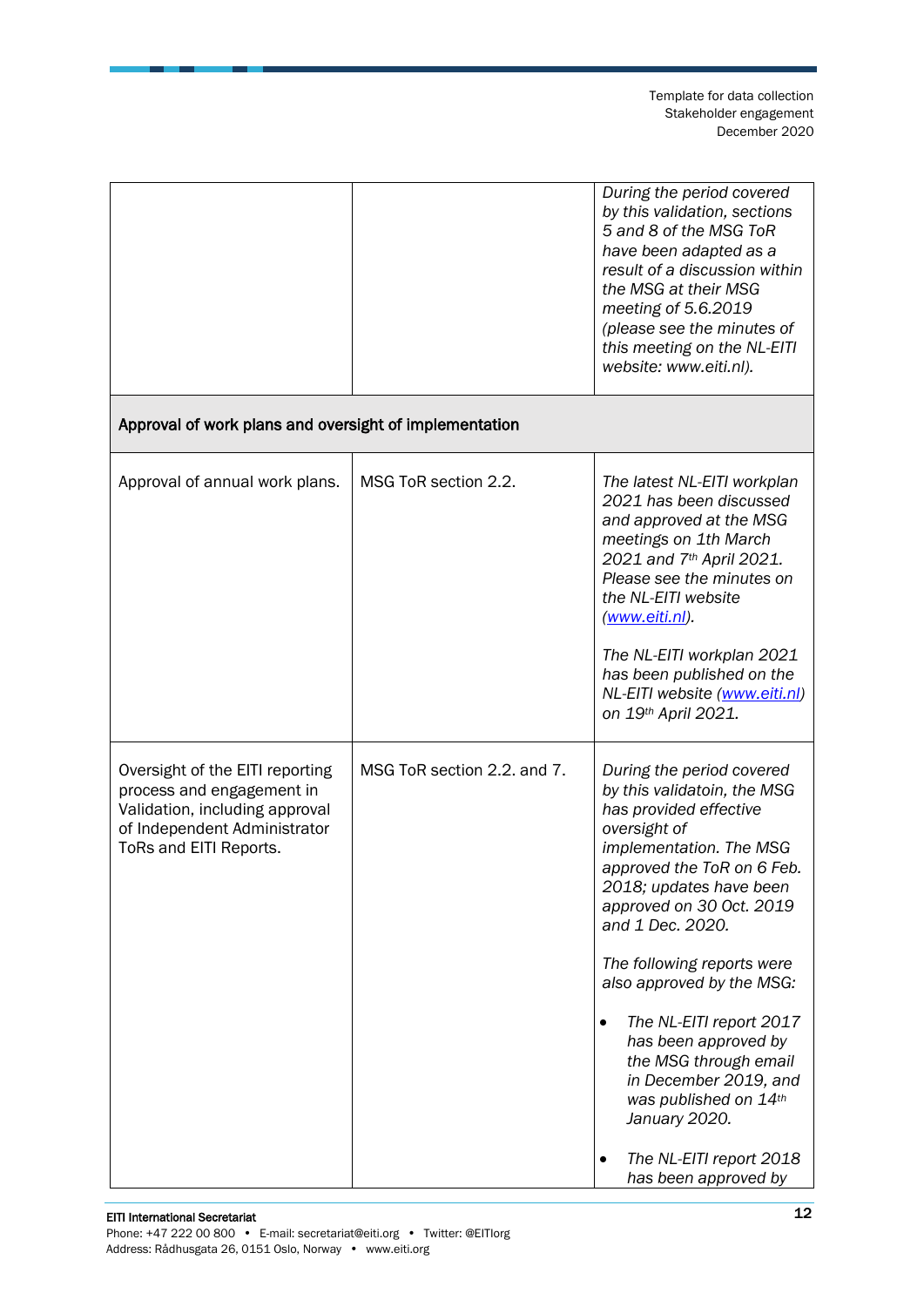|                                                                                                                                                                   |                                                                  | the MSG through email<br>in January 2021, and<br>was published on 28th<br>January 2021.<br>Approval of Independent<br>$\bullet$<br><b>Administrator ToRs</b><br>(MSG meetings<br>12.6.2018 and<br>3.12.2019).                                                                                                                                                                                                                                                                                                                                                                                                                                                                                                                                                                         |
|-------------------------------------------------------------------------------------------------------------------------------------------------------------------|------------------------------------------------------------------|---------------------------------------------------------------------------------------------------------------------------------------------------------------------------------------------------------------------------------------------------------------------------------------------------------------------------------------------------------------------------------------------------------------------------------------------------------------------------------------------------------------------------------------------------------------------------------------------------------------------------------------------------------------------------------------------------------------------------------------------------------------------------------------|
| Internal governance rules and procedures                                                                                                                          |                                                                  |                                                                                                                                                                                                                                                                                                                                                                                                                                                                                                                                                                                                                                                                                                                                                                                       |
| Inclusive decision-making<br>process throughout<br>implementation, with each<br>constituency being treated as<br>a partner and with the right to<br>table issues. | MSG ToR.                                                         | All MSG members are able<br>to table issues for<br>discussion at both MSG and<br>subgroup meetings.                                                                                                                                                                                                                                                                                                                                                                                                                                                                                                                                                                                                                                                                                   |
| Procedures for nominating and<br>changing multi-stakeholder<br>group representatives, incl.<br>alternates                                                         | MSG ToR section 4.<br><b>NL-EITI Candidature</b><br>Application. | The procedures for<br>nominating and changing<br>MGS representatives, incl.<br>alternates, have been<br>respected during the period<br>of this validation.<br>MSG-members are<br>appointed for 3 years, and<br>can be appointed for a<br>maximum of 2 terms. The<br>MSG-members - as well as<br>the Chair NL-EITI MSG - are<br>appointed by both the<br>Ministers of the Ministry of<br>Economic Affairs and<br>Climate Policy and Foreign<br>Affairs (see publications<br>under Part I.2). An MSG-<br>member who leaves the<br><b>MSG informs the NL-EITI</b><br>Secretariat. New MSG-<br>members are appointed by<br>nomination by the relevant<br>MSG constituency and<br>presented/welcomed in<br>MSG meetings. During the<br>period of review there was<br>no need to suspend or |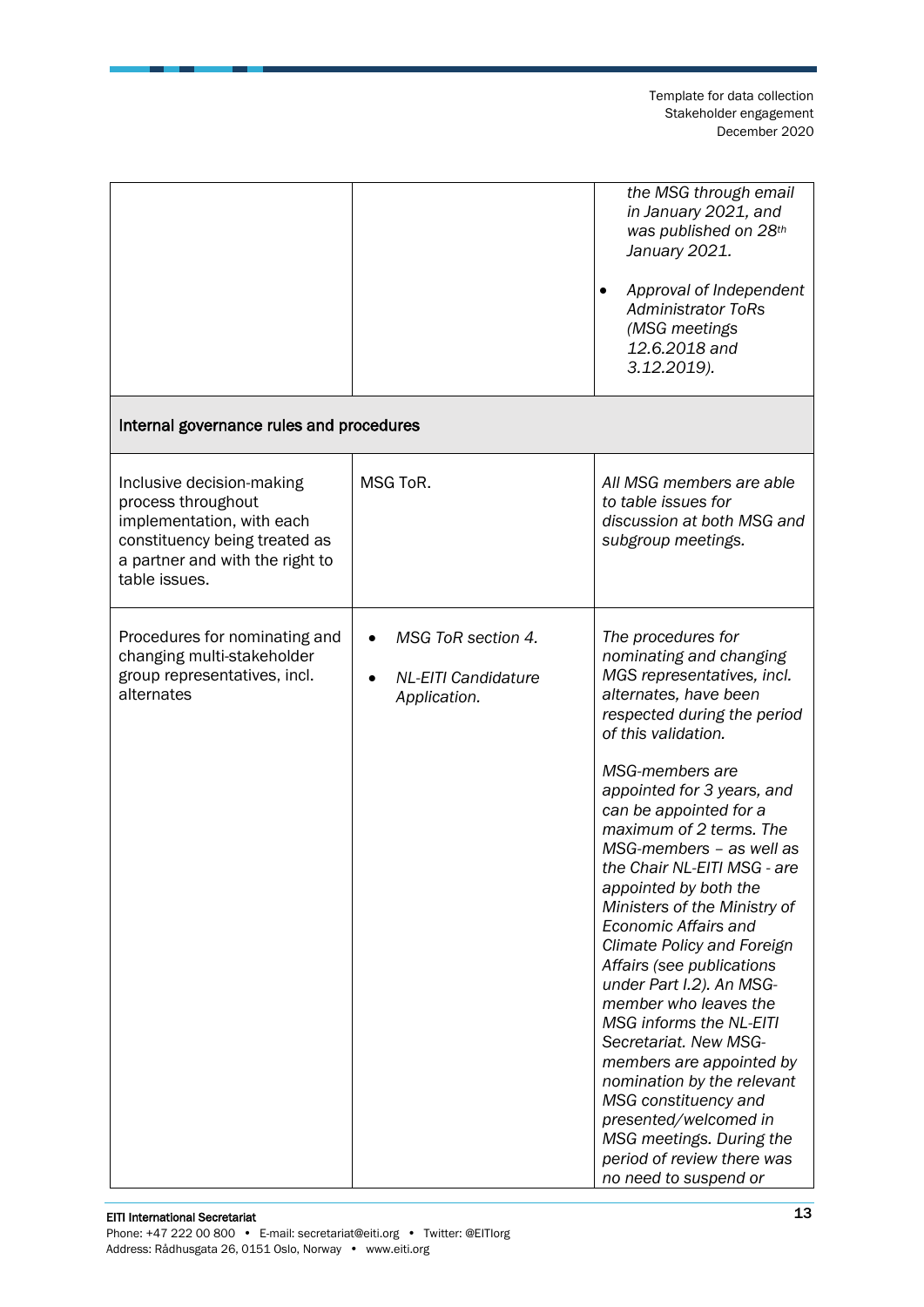|                                                                      |                                                                                                                                 | change a MSG member nor<br>did the MSG disagree with<br>a new MSG member within<br>their constituency.                                                                                        |
|----------------------------------------------------------------------|---------------------------------------------------------------------------------------------------------------------------------|-----------------------------------------------------------------------------------------------------------------------------------------------------------------------------------------------|
| Decision-making procedures,<br>e.g. rules for voting and<br>quorum   | MSG ToR.                                                                                                                        | During the period of this<br>validation there have been<br>no decisions that the MSG<br>has taken by vote. All<br>decisions have been<br>reached by consensus.                                |
| Duration of the MSG's<br>mandate                                     | MSG ToR section 4.1.                                                                                                            | The provisions regarding<br>the duration of the MSG's<br>mandated have been<br>respected during the period<br>of this validation.                                                             |
| Per diems                                                            |                                                                                                                                 | In the Netherlands no per<br>diems are paid out for MSG<br>meetings.                                                                                                                          |
| Frequency of meetings                                                | The planned schedule for the<br>MSG meetings each year is<br>mentioned in the NL-EITI<br>workplans (please see<br>www.eiti.nl). | During the period under<br>review the MSG met 18<br>times in 2018 - 2020.<br>In 2021, 5 MSG meetings<br>are planned, of which 3<br>have already taken place.                                  |
| Advance notice of meetings<br>and timely circulation of<br>documents | Please see MSG ToR section<br>5.2.                                                                                              | The meetings are usually<br>confirmed at least 2<br>months in advance. The<br>papers for each meeting<br>are circulated one week<br>before each meeting.                                      |
| Record-keeping                                                       |                                                                                                                                 | Minutes are taken of each<br>MSG meeting. The minutes<br>are approved in MSG<br>meetings and published on<br>the NL-EITI website<br>(www.eiti.nl). The content<br>and results of the subgroup |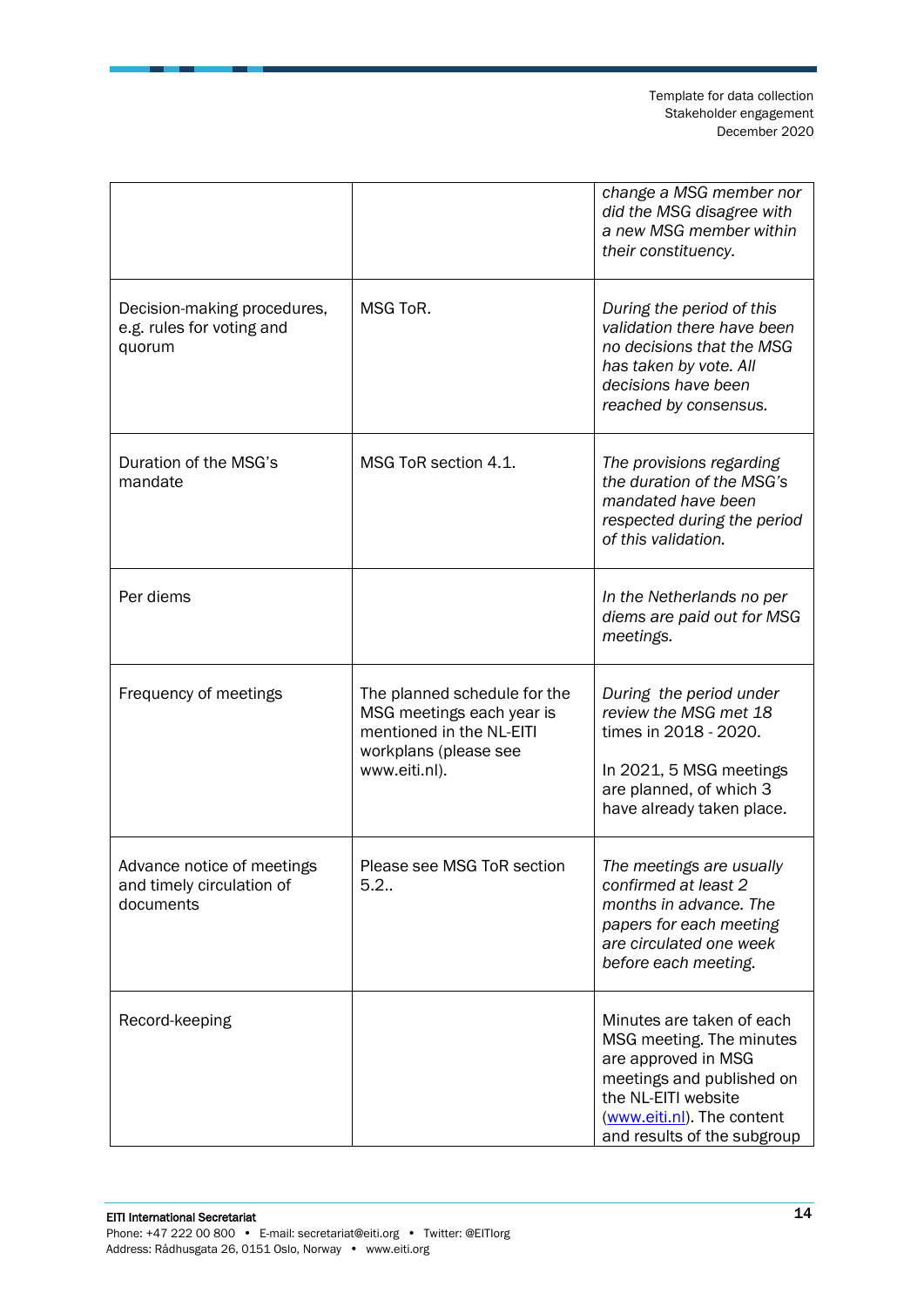|                                                                   | meetings are recorded in<br>the relevant MSG minutes.<br>The agenda and<br>participants list are not<br>made public. The agenda is<br>not published because the<br>agenda is mentioned in the<br>minutes. The MSG member<br>participation list is not<br>published following the<br>discussion within the MSG<br>on 5-6-2019 with regard to<br>the Chatham House Roules. |
|-------------------------------------------------------------------|--------------------------------------------------------------------------------------------------------------------------------------------------------------------------------------------------------------------------------------------------------------------------------------------------------------------------------------------------------------------------|
| Other aspects covered in the ToR that the MSG wishes to highlight |                                                                                                                                                                                                                                                                                                                                                                          |
|                                                                   |                                                                                                                                                                                                                                                                                                                                                                          |

### <span id="page-14-0"></span>MSG meetings and minutes

### 7. Please provide the dates and a link to the published minutes of MSG meetings that have taken place in the period under review or provide any unpublished minutes as an attachment.

The minutes of the MSG meetings can be found on [www.eiti.nl](http://www.eiti.nl/): under 'multi-stakeholdergroep' – 'verslagen van de vergadering', including documents in the library ('bibliotheek').

### <span id="page-14-1"></span>MSG approval

### 8. Date of MSG approval of this submission.

30 June 2021.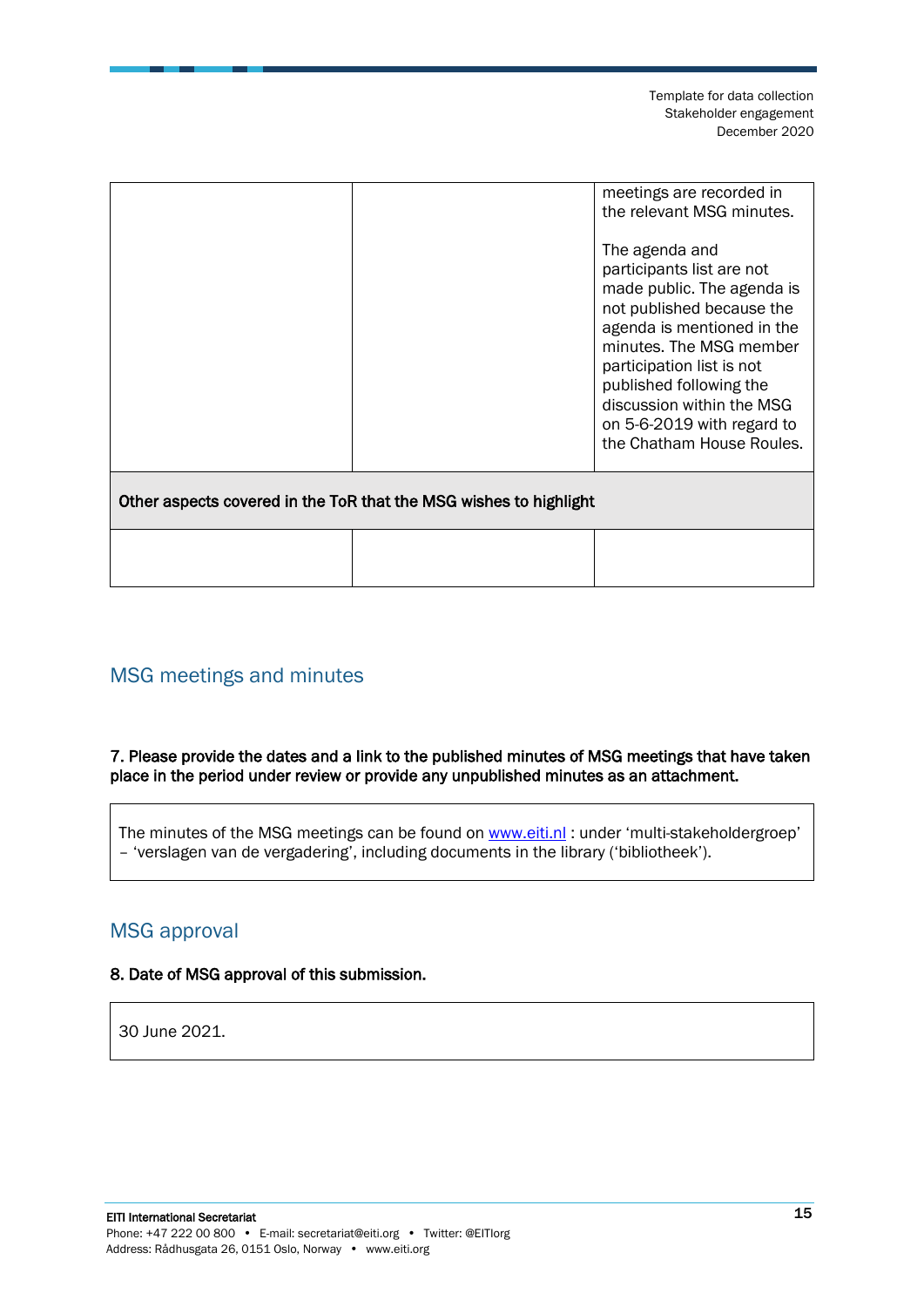## <span id="page-15-0"></span>Part II: Government engagement

*This questionnaire seeks to collect information from government MSG members about the engagement of the government in the EITI process from 2nd January 2018 to 30 June 2021. Government MSG members are requested to fill out the form together and either submit it directly to the Validation team [\(xxx@eiti.org\)](mailto:xxx@eiti.org) or request the National Coordinator to submit it. Government MSG members may also mandate the National Coordinator to fill out the questionnaire. The deadline for submitting the form to the Validation team is 1 July 2021. It is recommended that government MSG members coordinate to agree one submission. Diverging views within the constituency can be documented in the form. The signatories of the submission should be indicated at the bottom of the form. Stakeholders may contact the Validation team directly to provide additional views.*

#### 1. Examples of statements or actions in support of the EITI and/or matters in the scope of the EITI Standard by high-level government representatives, such as ministers or the head of state.

| Kamerstuk 32852, nr. 1   Overheid.nl > Officiële bekendmakingen<br>(officielebekendmakingen.nl)    |
|----------------------------------------------------------------------------------------------------|
| Kamerstuk 32852, nr. 18   Overheid.nl > Officiële bekendmakingen<br>(officielebekendmakingen.nl)   |
| Kamerstuk 32852, nr. 29   Overheid.nl > Officiële bekendmakingen<br>(officielebekendmakingen.nl)   |
| Staatscourant 2017, 25181   Overheid.nl > Officiële bekendmakingen<br>(officielebekendmakingen.nl) |
| Staatscourant 2017, 60682   Overheid.nl > Officiële bekendmakingen<br>(officielebekendmakingen.nl) |
| Staatscourant 2019, 38379   Overheid.nl > Officiële bekendmakingen<br>(officielebekendmakingen.nl) |
| Kamerbrief over rapport Nederlandse EITI   Kamerstuk   Rijksoverheid.nl                            |
| https://www.tweedekamer.nl/kamerstukken/brieven_regering/detail?id=2021Z01598&did=2<br>021D03636   |

### 2. Name and position of senior individual leading implementation.

- Mr. Dirk Jan Koch - Chief Science Officer, Ministry of Foreign Affairs: Chair NL-EITI MSG from 1 April 2017 till 1 October 2018.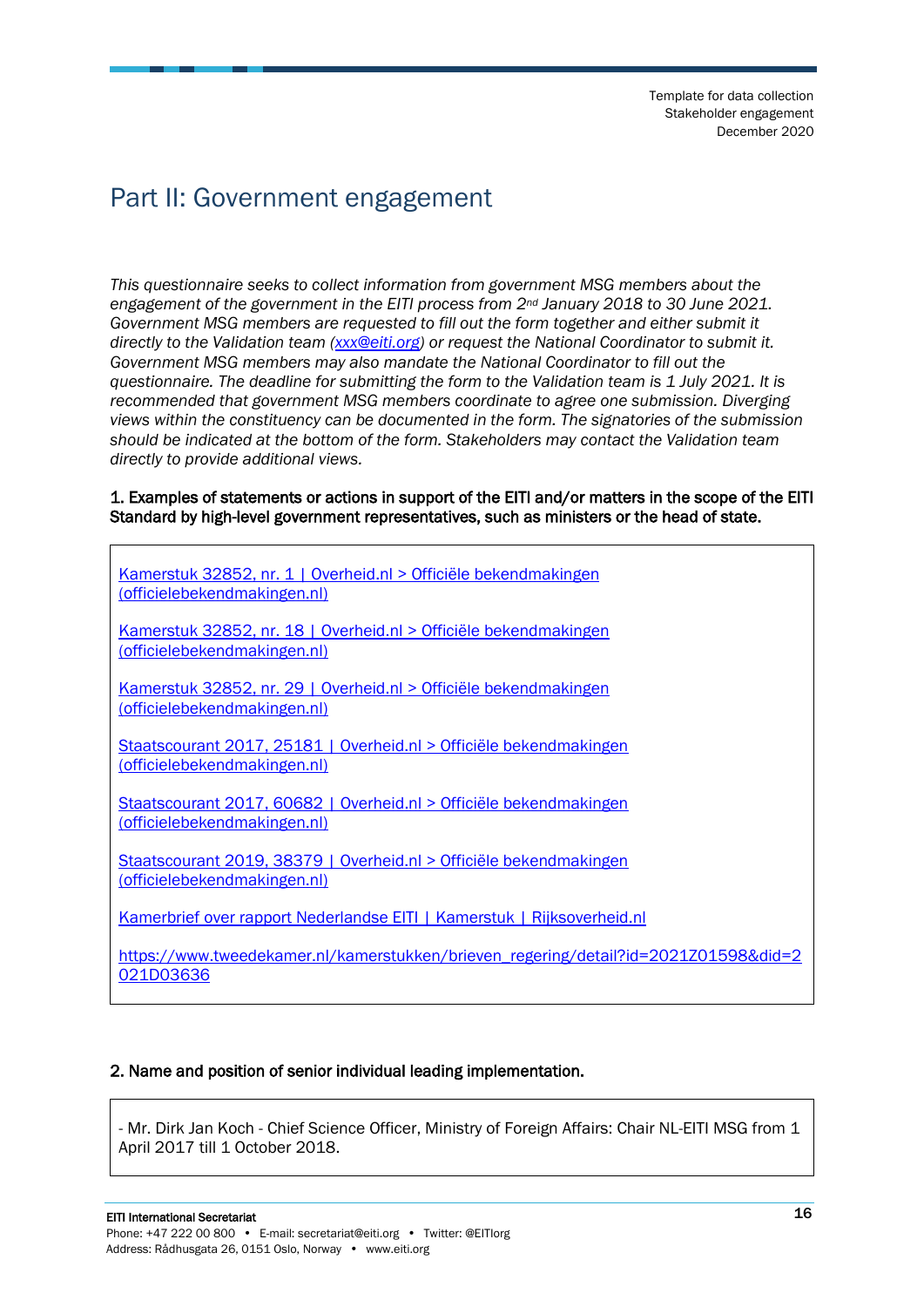- Mr. Ruud Cino – MT member, Ministry of Economic Affairs and Climate Policy: (Interim) Chair NL-EITI MSG from 1 October 2018 till 31 May 2019.

- Mr. Joost Haenen – Director Joost Haenen Strategic Advice: Chair NL-EITI MSG as of 1 June 2019 till December 2022.

Mr. Joost Haenen is an independent consultant who has been selected by the NL-EITI MSG through an open public selection procedure. Since the EITI Standard requires that the appointee should have the confidence of all stakeholders (Req. 1.1.b), the MSG thought it was best to set up a sub-group for this purpose. On behalf of the NL-EITI MSG, the NL-EITI Secretariat published an advertisement in a Dutch newspaper for the role. The MSG put also names forward themselves. The sub-group made a selection out of the candidates. They interviewed the candidates and unanimously selected Mr. J. Haenen. The whole process, including the final candidate, was presented to and approved by the MSG in MSG meetings on 6-2-2018, 3-4-2018, 12-6-2018, 4-9-2018, 5-12-2018, 28.1.2019 and 6.3.2019. The appointment of Mr. J. Haenen was then put forward to, approved by, and published by both Ministers of the Ministry of Economic Affairs and Climate Policy and Foreign Affairs. The NL-EITI Secretariat provides for the contract for Mr. J. Haenen. In 2019, Mr. J. Haenen was appointed for 2 years (1-6-2019 till 1 juni 2021. The MSG asked Mr. J. Haenen to prolong his appointment until the end of 2022, which he accepted. His appointment from 1-6-2021 till 31- 12-2022 will be made public by EZK in 2021.

#### 3. Describe the process for nominating government MSG members, including whether consideration was given to ensuring the seniority and diversity of representation.

| Agreed procedure for selecting government<br><b>MSG</b> members | Practice in the period under review |
|-----------------------------------------------------------------|-------------------------------------|
| Please see MSG ToR section 4.                                   | According to MSG ToR section 4.     |

### 4. If any MSG representatives changed during the MSG's term, please describe the process followed for replacing them.

| Agreed procedure for replacing government<br><b>MSG</b> members | Practice in the period under review |
|-----------------------------------------------------------------|-------------------------------------|
| Please see MSG ToR section 4.                                   | According to MSG ToR section 4.     |

### 5. Government resources directed to EITI implementation in the period under review, such as staff and funding for work plan activities.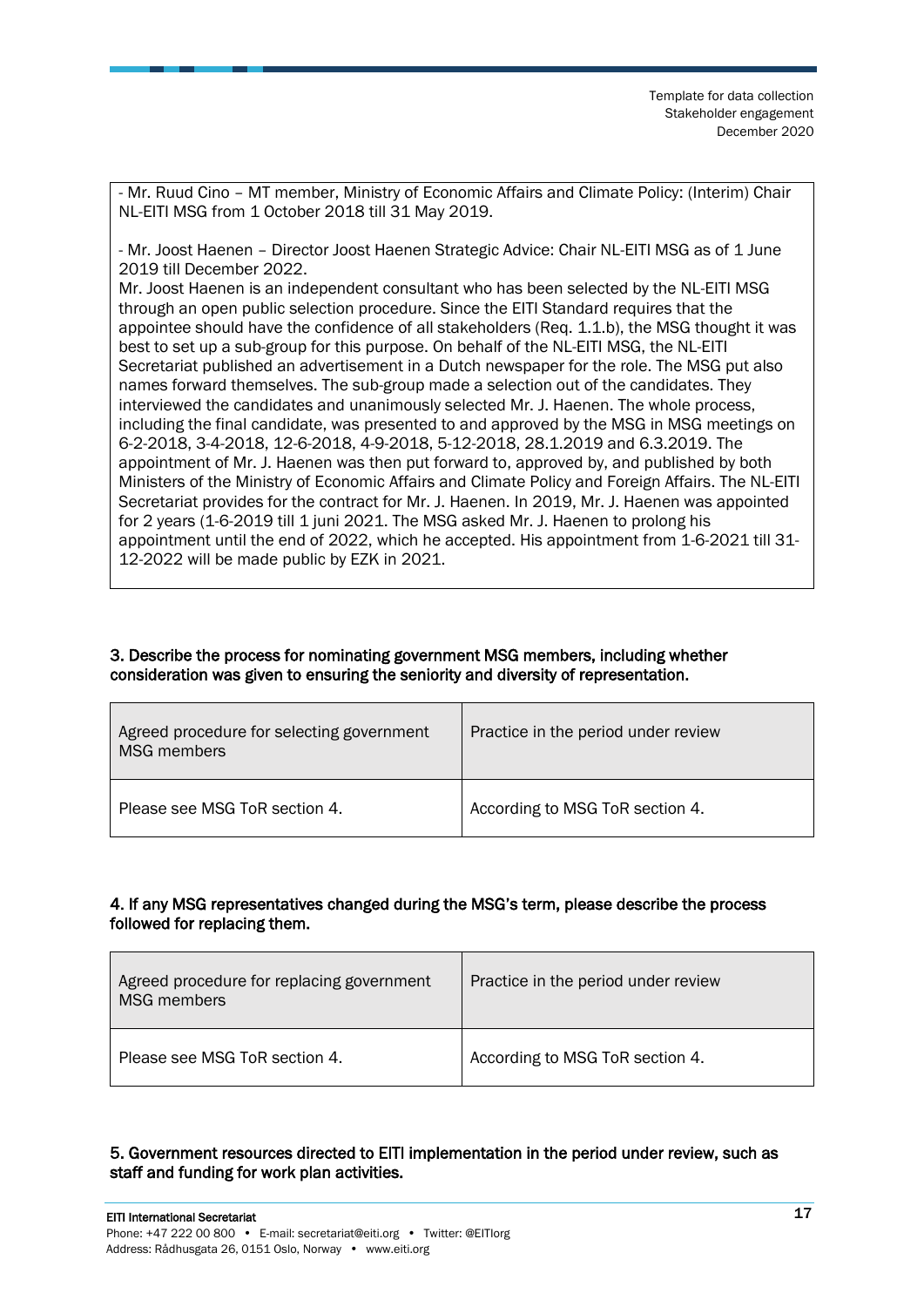The NL EITI Secretariat based at the Netherlands Enterprise Agency (RVO) consists of 1,6 fulltime staff. The Chair is based at 0,15 staff as of June 2020 till December 2021.

The Ministry of Foreign Affairs (in 2018 and 2019) and the Ministry of Economic Affairs and Climate Policy (in 2019 and 2020 and beyond) dedicated Euro 214.000 in 2018, Euro 315.000 in 2019, Euro 308.000,- in 2020 and Euro 505.000 in 2021 to the implementation of the EITI in the Netherlands.

#### 6. Efforts undertaken by the government to ensure an enabling environment for company and CSO participation in the EITI and/or to remove any obstacles to EITI disclosures.

In the Netherlands the government has not undertaken specific efforts to ensure an enabling environment for companies and CSO participation in the EITI.

### <span id="page-17-0"></span>Liaison with the broader constituency

#### 3. Describe the government constituency's structures, policies and practices for coordination on EITI matters.

Please provide supporting evidence. If the evidence is available online, please provide a link. If it is not, please annex the evidence to this questionnaire.

| Structures in place for liaison<br>with the broader constituency,<br>such as coordination groups                                                                                                                                                                                                                                                                                                                                                                               | Policies and agreed<br>procedures for liaison with<br>the broader constituency | Practice in the period under<br>review                                                                                                                   |
|--------------------------------------------------------------------------------------------------------------------------------------------------------------------------------------------------------------------------------------------------------------------------------------------------------------------------------------------------------------------------------------------------------------------------------------------------------------------------------|--------------------------------------------------------------------------------|----------------------------------------------------------------------------------------------------------------------------------------------------------|
| Apart from meetings in the<br>framework of the Dutch EITI<br>MSG, there are no structural<br>settings within the Dutch<br>government for<br>communication on EITI<br>matters between the different<br>agencies involved. If deemed<br>necessary, each department<br>communicates internally on<br>relevant developments.<br>Within the Ministry of Foreign<br>Affairs for instance,<br>developments in certain EITI<br>Standard implementing<br>countries and reactions within |                                                                                | [Please describe how the<br>constituency coordinated on<br>EITI matters in the period<br>under review, including a<br>description of actors<br>engaged.] |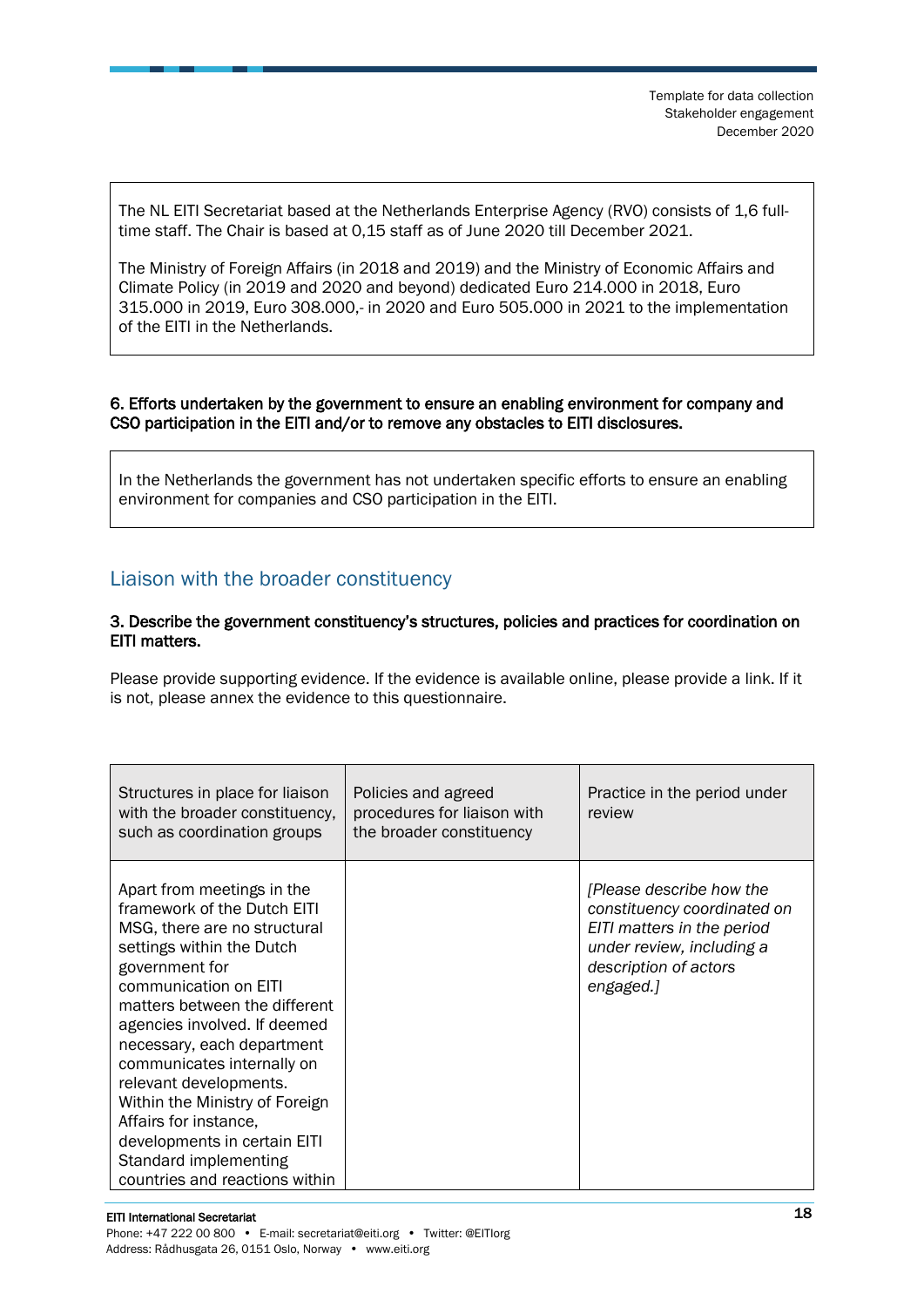| EITI are reported to the<br>country desks or relevant<br>embassies. Recently for |  |
|----------------------------------------------------------------------------------|--|
| instance on the DRC, Mali,                                                       |  |
| and Myanmar.                                                                     |  |

### 4. Have MSG members sought input from the broader constituency on the following documents. If yes, how and did you receive input?

- a) The latest EITI work plan, including priorities for EITI implementation
- b) The latest annual review of outcomes and impact

Apart from meetings in the framework of the Dutch EITI MSG, there are no structural settings within the Dutch government for communication on EITI matters between the different agencies involved. If deemed necessary, each department communicates internally on relevant developments.

Several departments of the Ministry of Economic Affairs and Climate Policy are involved in the writing and approval of texts for the NL-EITI reports,such as the Mining Policy, Project Groningen and Licensing departments. In addition, the communications departmners of both the Ministry of Foreign Affairs and Economic Affairs and Climate Policy are involved in the publication of the NL-EITI reports.

### <span id="page-18-0"></span>Use of data

#### 5. Have government representatives contributed to communicating or using EITI data, including participation in outreach activities?

If yes, please provide examples with links to any supporting evidence, such as reports, speeches or news articles.

Government representatives were present at the NL-EITI National Event in March 2018.<sup>2</sup>

[Kamerbrief over rapport Nederlandse EITI | Kamerstuk | Rijksoverheid.nl](https://www.rijksoverheid.nl/documenten/kamerstukken/2020/01/15/kamerbrief-over-rapport-nederlandse-eiti)

[https://www.rijksoverheid.nl/documenten/rapporten/2020/01/15/bijlage-rapport](https://www.rijksoverheid.nl/documenten/rapporten/2020/01/15/bijlage-rapport-nederlandse-eiti)[nederlandse-eiti](https://www.rijksoverheid.nl/documenten/rapporten/2020/01/15/bijlage-rapport-nederlandse-eiti)

<sup>2</sup> Details of attendance are available on request at the NL-EITI Secretariat.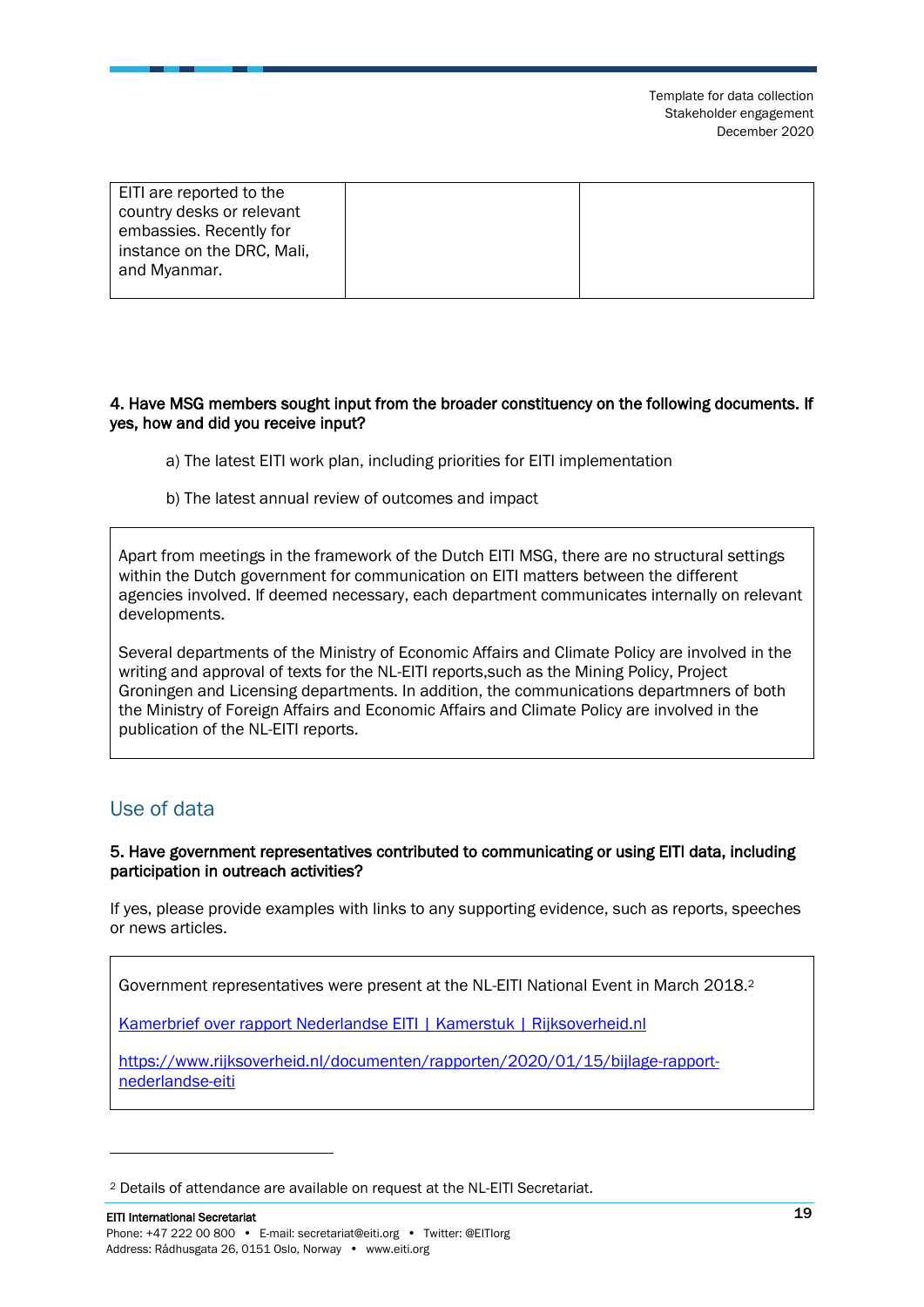[https://www.tweedekamer.nl/kamerstukken/brieven\\_regering/detail?id=2021Z01598&did=2](https://www.tweedekamer.nl/kamerstukken/brieven_regering/detail?id=2021Z01598&did=2021D03636) [021D03636](https://www.tweedekamer.nl/kamerstukken/brieven_regering/detail?id=2021Z01598&did=2021D03636)

### <span id="page-19-0"></span>Sign-off

Please include below the names and contact details of the MSG members from the government constituency who sign off on submitting the above information to the Validation team. Add rows as needed.

| Name                   | Email address or telephone<br>number | Date       | Signature<br>(optional) |
|------------------------|--------------------------------------|------------|-------------------------|
| Ruud Cino              | R.Cino@minezk.nl                     | 30-06-2021 |                         |
| Ingrid van Rijswijk    | imj.van.rijswijk@belastingdienst.nl  | 30-06-2021 |                         |
| <b>Taco Westerhuis</b> | Taco.Westerhuis@minbuza.nl           | 30-06-2021 |                         |

## <span id="page-19-1"></span>Part III: Industry engagement

*This questionnaire seeks to collect information from industry MSG members about the engagement of oil, gas and mining companies in the EITI process from 2nd January 2018 – 30 June 2021. Industry MSG members are requested to fill out the form together and either submit it directly to the Validation team [\(xxx@eiti.org\)](mailto:xxx@eiti.org) or request the National Coordinator to submit it. The deadline for submitting the form to the Validation team is 1 <sup>15</sup>July 2021. It is recommended that industry MSG members coordinate to agree one submission. Diverging views within the constituency can be documented in the form. The signatories of the submission should be indicated at the bottom of the form. Stakeholders may contact the Validation team directly to provide additional views.*

### <span id="page-19-2"></span>MSG nominations

1. Describe the process for nominating industry MSG members, including whether consideration was given to ensuring the diversity of representation.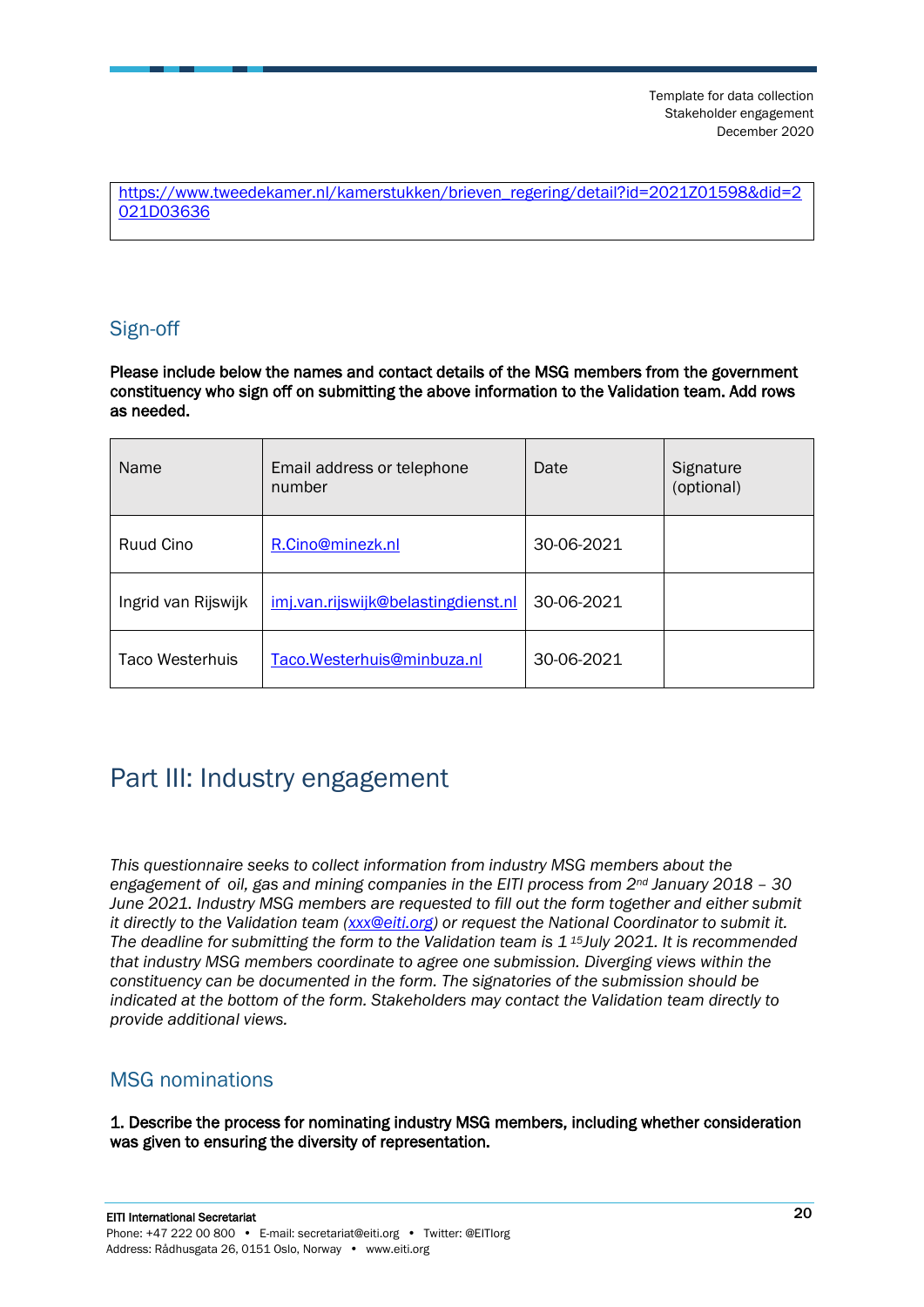Please provide supporting documentation related to the latest nomination process. This could include the invitation to participate in the MSG, a list of interested organisations or individuals, constituency ToRs, minutes of the election process, etc. If the evidence is available online, please provide a link. If it is not, please annex the evidence to this questionnaire.

| Agreed procedure for selecting industry MSG<br>members | Practice in the period under review |
|--------------------------------------------------------|-------------------------------------|
| Please see MSG ToR section 4.                          | According to MSG ToR section 4.     |

### 2. If any MSG representatives changed during the MSG's term, please describe the process followed for replacing them.

| Agreed procedure for replacing industry MSG<br>members                                                                                                                                                                                                                                                                                                                                                                                                                                                             | Practice in the period under review |
|--------------------------------------------------------------------------------------------------------------------------------------------------------------------------------------------------------------------------------------------------------------------------------------------------------------------------------------------------------------------------------------------------------------------------------------------------------------------------------------------------------------------|-------------------------------------|
| Please see MSG ToR section 4.<br>If a position is available in the NL-EITI MSG,<br>the executive committee of the industry<br>organization (NOGEPA), which are the CEO's of<br>the Dutch oil and gas producers, is requested<br>to come up with names for new candidates.<br>During an EXCOM meeting (four times per<br>year) is decided which candidate from which<br>company will be elected for the MSG. As<br>recourses are very limited in the current Dutch<br>oil and gas industry at this moment, recently | According to MSG ToR section 4.     |
| in two cases no replacement has been<br>appointed due to lack of capacity.                                                                                                                                                                                                                                                                                                                                                                                                                                         |                                     |

### <span id="page-20-0"></span>Liaison with the broader constituency

#### 3. Describe the company constituency's structures, policies and practices for coordination on EITI matters.

Please provide supporting evidence, such as constituency ToRs, dates and minutes of constituency meetings, number of emails to mailing lists, etc. If the evidence is available online, please provide a link. If it is not, please annex the evidence to this questionnaire.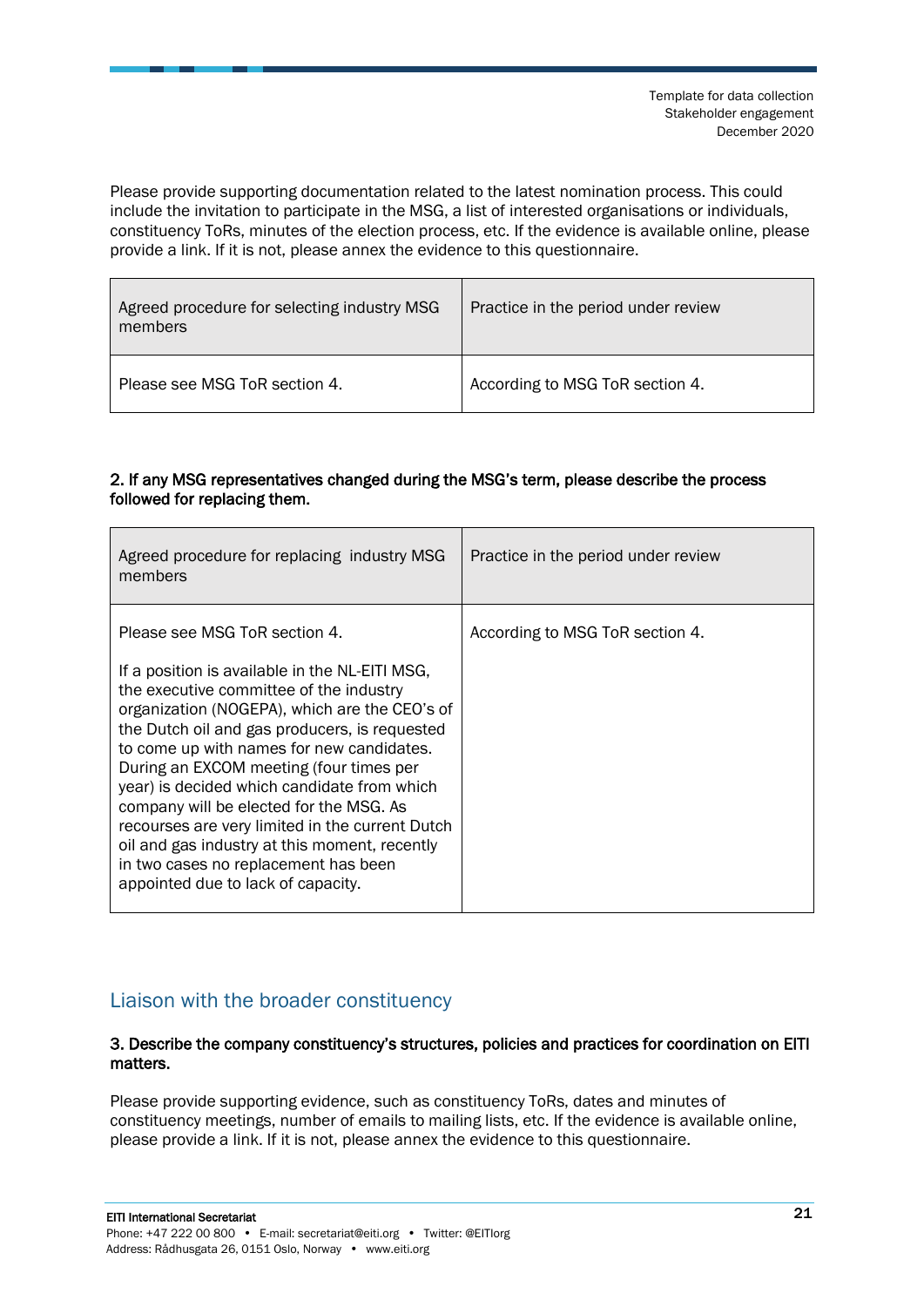| Structures in place for liaison<br>with the broader constituency,<br>such as industry associations                                                                                                                                                                                                                                 | Policies and agreed<br>procedures for liaison with<br>the broader constituency | Practice in the period under<br>review                                                                                                                                                                                                                                                                                                                                                                                                                                                                                                                                                                                                                                                                                                                                                                                                                                                                                            |
|------------------------------------------------------------------------------------------------------------------------------------------------------------------------------------------------------------------------------------------------------------------------------------------------------------------------------------|--------------------------------------------------------------------------------|-----------------------------------------------------------------------------------------------------------------------------------------------------------------------------------------------------------------------------------------------------------------------------------------------------------------------------------------------------------------------------------------------------------------------------------------------------------------------------------------------------------------------------------------------------------------------------------------------------------------------------------------------------------------------------------------------------------------------------------------------------------------------------------------------------------------------------------------------------------------------------------------------------------------------------------|
| If important decisions need to<br>be made, these will be<br>discussed in the Legal and<br>Communication Committtees,<br>the Working Group Fiscal<br>Matters for endorsement and<br>finally for approval in the<br><b>Executive Committee of the</b><br>industry organization<br>(NOGEPA) by MSG member<br>(Marieke van den Akker). | This working method is<br>common practice within<br>NOGEPA.                    | The Executive Committee<br>delegated from the start of NL<br>EITI to Marieke van den<br>Akker, member of the MSG,<br>the authority to flag issues<br>that need to be addressed in<br>the Legal, Communications<br>and/or Executive Committee<br>and/or the Working Group<br>Fiscal Matters. Marieke van<br>den Akker makes sure that<br>important issues will be<br>decided upon and/or obtain<br>endorsement for certain<br>views and report this<br>decision/endorsement back<br>into the MSG. E.g.: the<br>initiative to report two<br>(instead of one) annual years<br>at once this year has been<br>brought up by a financial<br>expert from the industry in the<br>MSG and - at the request of<br>Marieke van den Akker - has<br>been approved by the<br>Executive Committee in order<br>to make the executives aware<br>that more capacity of their<br>financials is needed this year<br>to finalize the next EITI report. |

### 4. Have MSG members sought input from the broader constituency on the following documents. If yes, how and did you receive input?

- a) The latest EITI work plan, including priorities for EITI implementation
- b) The latest annual review of outcomes and impact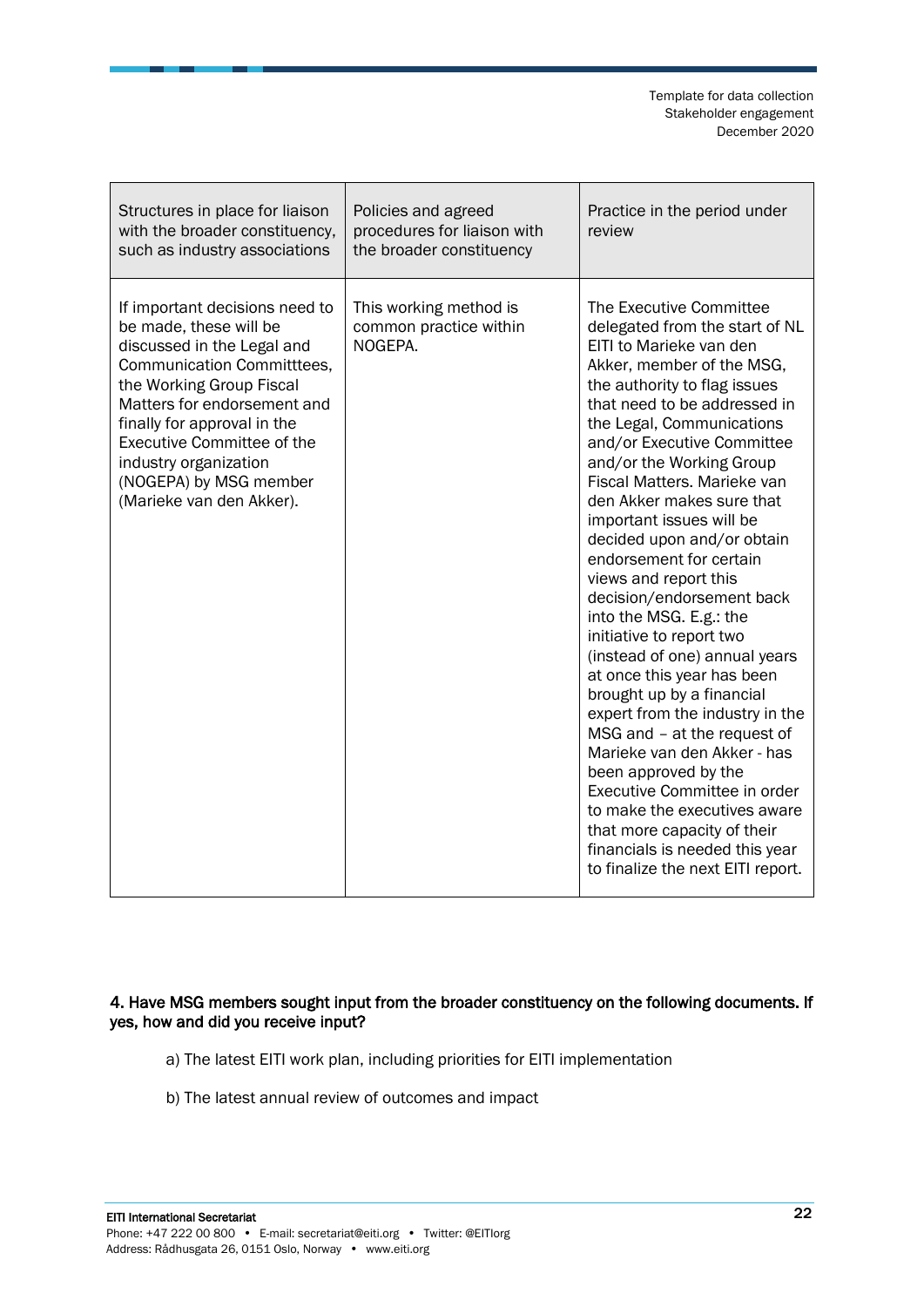The NL-EITI work plan 2021 (dated April 7, 2021) will be sent to the Executive Committee this week as a meeting document for the meeting on June 23, 2021.

In the past, only major issues of the work plan were flagged and brought forward in the Legal, Communications and/or Executive Committee and/or the Working Group Fiscal Matters.

The draft text of the report in which the work plan is executed, has been reviewed by all these bodies within the industry organization (NOGEPA) every year and this year this will also be the case.

### <span id="page-22-0"></span>Use of data

#### 5. Have company representatives contributed to communicating or using EITI data, including participation in outreach activities?

If yes, please provide examples with links to any supporting evidence, such as reports, blogs or news articles.

Industry representatives were present at the NL-EITI National Event in March 2018.<sup>3</sup>

The NL-EITI reports are used by NOGEPA for internal training purposed for new employees.

TAQA Energy B.V.: [https://www.taqainnederland.nl/nieuw-rapport-vergroot-inzicht-in](https://www.taqainnederland.nl/nieuw-rapport-vergroot-inzicht-in-nederlandse-delfstoffenindustrie/)[nederlandse-delfstoffenindustrie/](https://www.taqainnederland.nl/nieuw-rapport-vergroot-inzicht-in-nederlandse-delfstoffenindustrie/)

NAM B.V.: [https://www.nam.nl/nieuws/2020/kabinet-brengt-transparantierapport-afdrachten](https://www.nam.nl/nieuws/2020/kabinet-brengt-transparantierapport-afdrachten-aan-overheid-uit.html)[aan-overheid-uit.html](https://www.nam.nl/nieuws/2020/kabinet-brengt-transparantierapport-afdrachten-aan-overheid-uit.html)

NL EITI reports are published on the website of the Industry Organization NOGEPA and also announced on public media such as LinkedIn.

### <span id="page-22-1"></span>Obstacles to participation

6. If company representatives have experienced any obstacles to participation in the EITI, please describe and specify these obstacles below or convey your concerns directly to the Validation team [\(XXX@eiti.org\)](mailto:XXX@eiti.org) by the commencement of the Validation. Please provide supporting evidence if available. Requests for confidentiality will be respected.

Company representatives have not experienced any obstacles to participation in the EITI.

<sup>3</sup> Details of attendance are available on request at the NL-EITI Secretariat.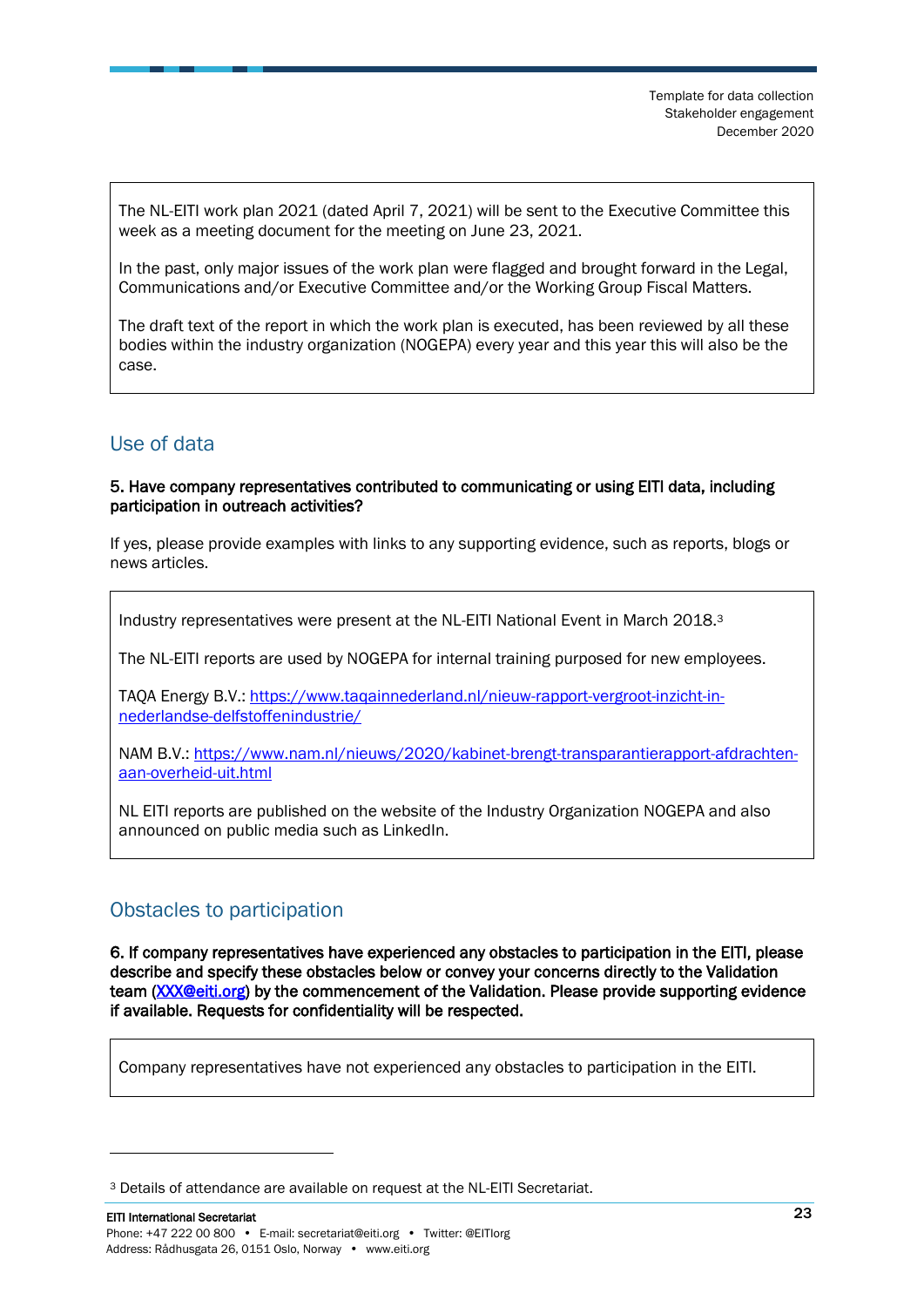### <span id="page-23-0"></span>Sign-off

7. Please include below the names and contact details of the MSG members from the industry constituency who sign off on submitting the above information to the Validation team. Add rows as needed.

| Name                  | Email address or telephone<br>number | Date       | Signature<br>(optional) |
|-----------------------|--------------------------------------|------------|-------------------------|
| Marieke van den Akker | Marieke.van.den.akker@nogepa.nl      | 30-06-2021 |                         |
| Martijn van der Deijl | Martijn.vanderDeijl@shell.com        | 30-06-2021 |                         |
| Tijmen Zaal           | Tijmen.zaal@taqaglobal.com           | 30-06-2021 |                         |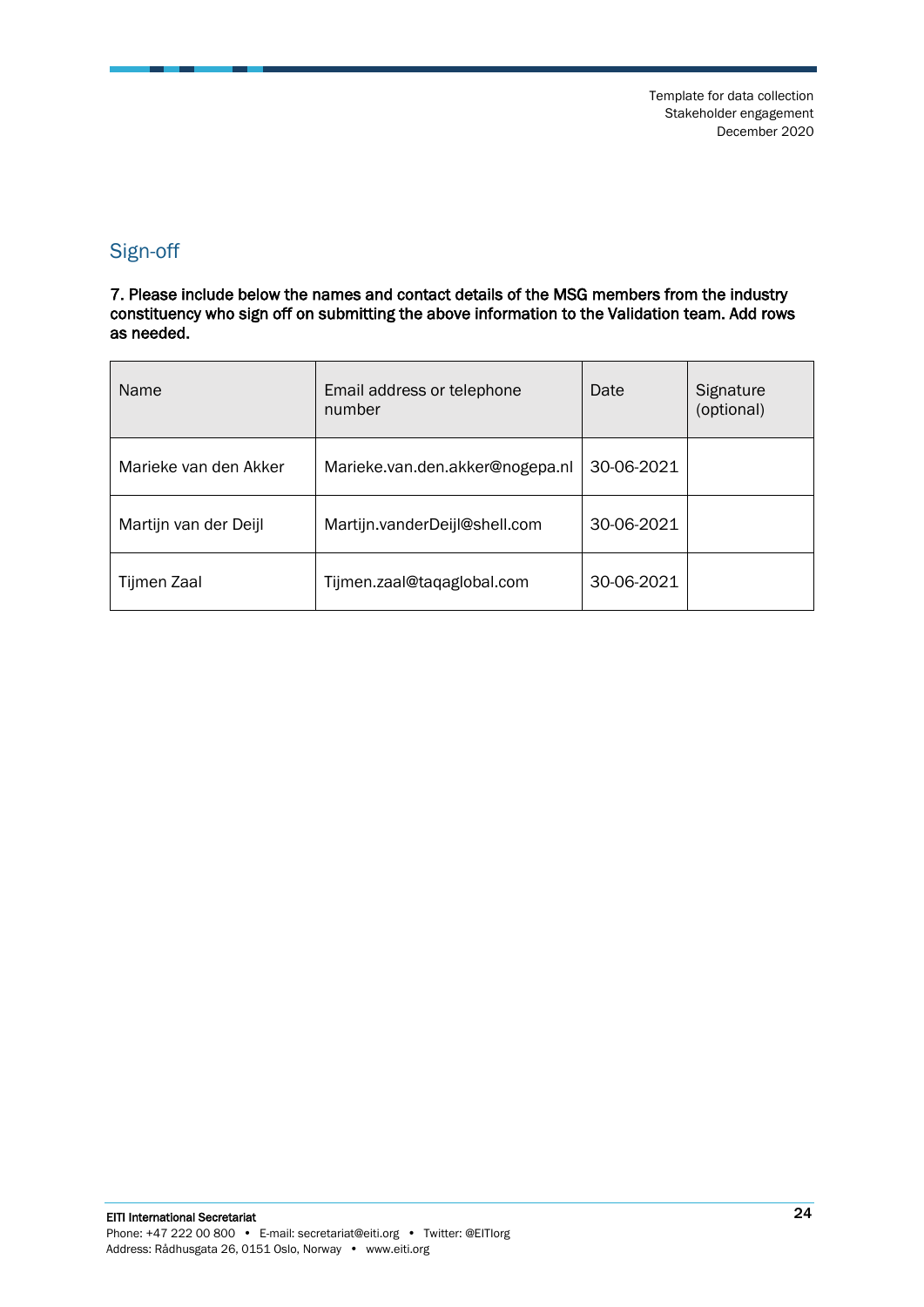## <span id="page-24-0"></span>Part IV: Civil society engagement

*This questionnaire seeks to collect information from civil society MSG members about the engagement of civil society in the EITI process from 2nd January 2018 to 30th June 2021. Civil society MSG members are requested to fill out the form together and either submit it directly to the Validation team [\(xxx@eiti.org\)](mailto:xxx@eiti.org) or request the National Coordinator to submit it. The deadline for submitting the form to the Validation team is 1 July 2021. It is recommended that civil society MSG members coordinate to agree one submission. Diverging views within the constituency can be documented in the form. The signatories of the submission should be indicated at the bottom of the form. Stakeholders may contact the Validation team directly to provide additional views.*

### <span id="page-24-1"></span>MSG nominations

#### 1. Describe the process for nominating civil society MSG members, including whether consideration was given to ensuring the diversity of representation.

Please provide supporting documentation related to the latest nomination process. This could include the invitation to participate in the MSG, a list of interested organisations or individuals, constituency ToRs, minutes of the election process, etc. If the evidence is available online, please provide a link. If it is not, please annex the evidence to this questionnaire.

| Agreed procedure for replacing civil society<br>MSG members | Practice in the period under review |
|-------------------------------------------------------------|-------------------------------------|
| Please see MSG ToR section 4.                               | According to MSG ToR section 4.     |

### 2. If any MSG representatives changed during the MSG's term, please describe the process followed for replacing them.

| Agreed procedure for replacing civil society<br><b>MSG</b> members | Practice in the period under review |
|--------------------------------------------------------------------|-------------------------------------|
| Please see MSG ToR section 4.                                      | According to MSG ToR section 4.     |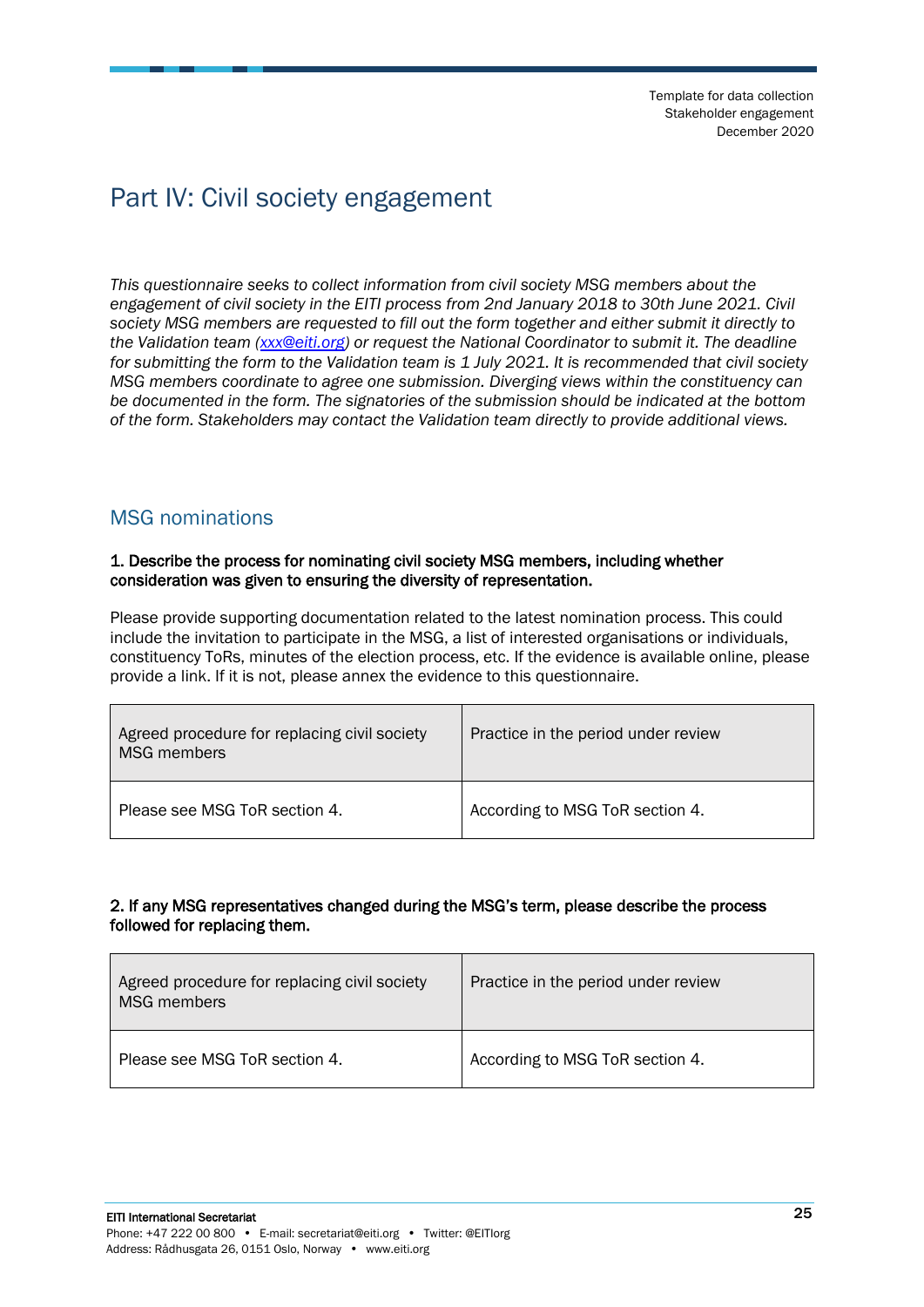### <span id="page-25-0"></span>Liaison with the broader constituency

#### 3. Describe the civil society constituency's structures, policies and practices for coordination on EITI matters.

Please provide supporting evidence, such as constituency ToRs, dates and minutes of constituency meetings, number of emails to mailing lists, etc. If the evidence is available online, please provide a link. If it is not, please annex the evidence to this questionnaire.

| Structures in place<br>for liaison with the<br>broader<br>constituency, such<br>as networks | Policies and agreed<br>procedures for<br>liaison with the<br>broader<br>constituency | Practice in the period under review                                                                                                                                                                                                                                                                                                                                                                                                                                                                                                                                                                                                                                                                                                                                                                                                                                                                                                                                                                                                                                                                                                                                                                                                                                                                       |  |
|---------------------------------------------------------------------------------------------|--------------------------------------------------------------------------------------|-----------------------------------------------------------------------------------------------------------------------------------------------------------------------------------------------------------------------------------------------------------------------------------------------------------------------------------------------------------------------------------------------------------------------------------------------------------------------------------------------------------------------------------------------------------------------------------------------------------------------------------------------------------------------------------------------------------------------------------------------------------------------------------------------------------------------------------------------------------------------------------------------------------------------------------------------------------------------------------------------------------------------------------------------------------------------------------------------------------------------------------------------------------------------------------------------------------------------------------------------------------------------------------------------------------|--|
|                                                                                             |                                                                                      | During a meeting in March 2016, ActionAid<br>$\bullet$<br>Netherlands, Both Ends, Cordaid, Hivos,<br>OxfamNovib, Pax, Tax Justice Netherlands,<br>Transparency International Netherlands, FNV<br>were consulted on their interest in<br>participating in the NL-EITI. Later that year,<br>interest groups in gas producing areas and<br>environmental organizations such as<br>Greenpeace, MilieuDefensie and<br>Waddenvereniging were also consulted. For<br>most organizations the NL-EITI did not have<br>sufficient priority. Transparency International<br>Netherlands, FNV and Open State Foundation<br>decided to join the MSG of the NL-EITI.<br>In 2019, most of these organizations were<br>again consulted on their interest in forming a<br>structure for liaison and consultation. There<br>was insufficient interest to establish such a<br>structure. Instead it was decided to consult<br>others on an ad hoc basis.<br>Several civil society organizations were again<br>consulted on the draft version of the 2017<br>NL-EITI report. This was done via email and<br>during a meeting of Tax Justice Netherlands<br>were most organizations were present.<br>Several civil society organizations outside the<br>NL-EITI MSG participated in the NL-EITI launch<br>event in March 2018.4 |  |

<sup>4</sup> Details of attendance are available on request at the NL-EITI Secretariat.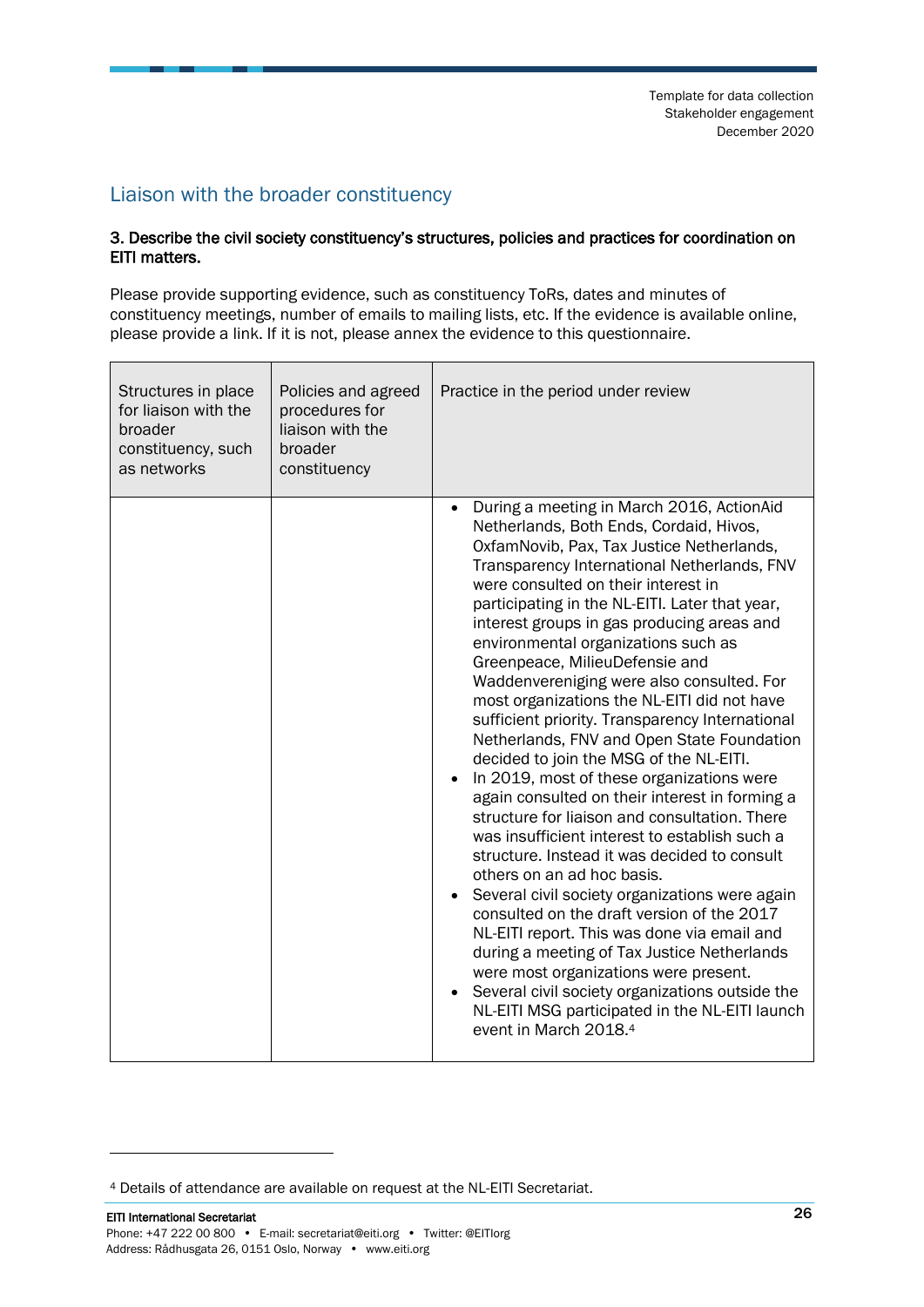### 4. Have MSG members sought input from the broader constituency on the following documents. If yes, how and did you receive input?

- a) The latest EITI work plan, including priorities for EITI implementation
- b) The latest annual review of outcomes and impact

Several civil society organizations were consulted on the draft version of the 2017 NL-EITI report. This was done via email and during a meeting of Tax Justice Netherlands were most organizations were present.

### <span id="page-26-0"></span>Use of data

#### 5. Have civil society representatives contributed to communicating or using EITI data, including participation in outreach activities or use of EITI data in advocacy and campaigns?

If yes, please provide examples with links to any supporting evidence, such as reports, blogs or news articles.

- Transparency International Nederland, FNV and Open State Foundation have been participating in the launch event of the NL-EITI in March 2018, as have several other civil society organizations. 5
- A public event after the launch of the 2017 NL-EITI report was cancelled due to COVID-19.
- The launch of the NL-EITI report and other news items were published on the websites, (digital) news letter and social media of Transparency International Netherlands, FNV and Open State Foundation. Please see: [https://openstate.eu/nl/2021/01/nederland-publiceert-tweede-transparantierapport](https://openstate.eu/nl/2021/01/nederland-publiceert-tweede-transparantierapport-over-de-delfstoffensector/)[over-de-delfstoffensector/](https://openstate.eu/nl/2021/01/nederland-publiceert-tweede-transparantierapport-over-de-delfstoffensector/) [https://openstate.eu/nl/2020/01/nederland-publiceert-eerste-transparantierapport](https://openstate.eu/nl/2020/01/nederland-publiceert-eerste-transparantierapport-over-delfstoffensector/)[over-delfstoffensector/](https://openstate.eu/nl/2020/01/nederland-publiceert-eerste-transparantierapport-over-delfstoffensector/) [https://www.transparency.nl/nieuws/2020/01/nederlands-eiti-rapport-eerste-stap-in](https://www.transparency.nl/nieuws/2020/01/nederlands-eiti-rapport-eerste-stap-in-transparantie-delfstofwinning/)[transparantie-delfstofwinning/](https://www.transparency.nl/nieuws/2020/01/nederlands-eiti-rapport-eerste-stap-in-transparantie-delfstofwinning/) [https://www.transparency.nl/nieuws/2021/01/nieuw-nederlands-eiti-rapport](https://www.transparency.nl/nieuws/2021/01/nieuw-nederlands-eiti-rapport-volgende-stap-in-transparantie-delfstofwinning/)[volgende-stap-in-transparantie-delfstofwinning/](https://www.transparency.nl/nieuws/2021/01/nieuw-nederlands-eiti-rapport-volgende-stap-in-transparantie-delfstofwinning/) [https://www.fnv.nl/nieuwsbericht/sectornieuws/procesindustrie/2021/06/heb-ik](https://www.fnv.nl/nieuwsbericht/sectornieuws/procesindustrie/2021/06/heb-ik-straks-nog-wel-werk-in-de-grondstofwinning)[straks-nog-wel-werk-in-de-grondstofwinning](https://www.fnv.nl/nieuwsbericht/sectornieuws/procesindustrie/2021/06/heb-ik-straks-nog-wel-werk-in-de-grondstofwinning)

<sup>5</sup> Details of attendance are available on request at the NL-EITI Secretariat.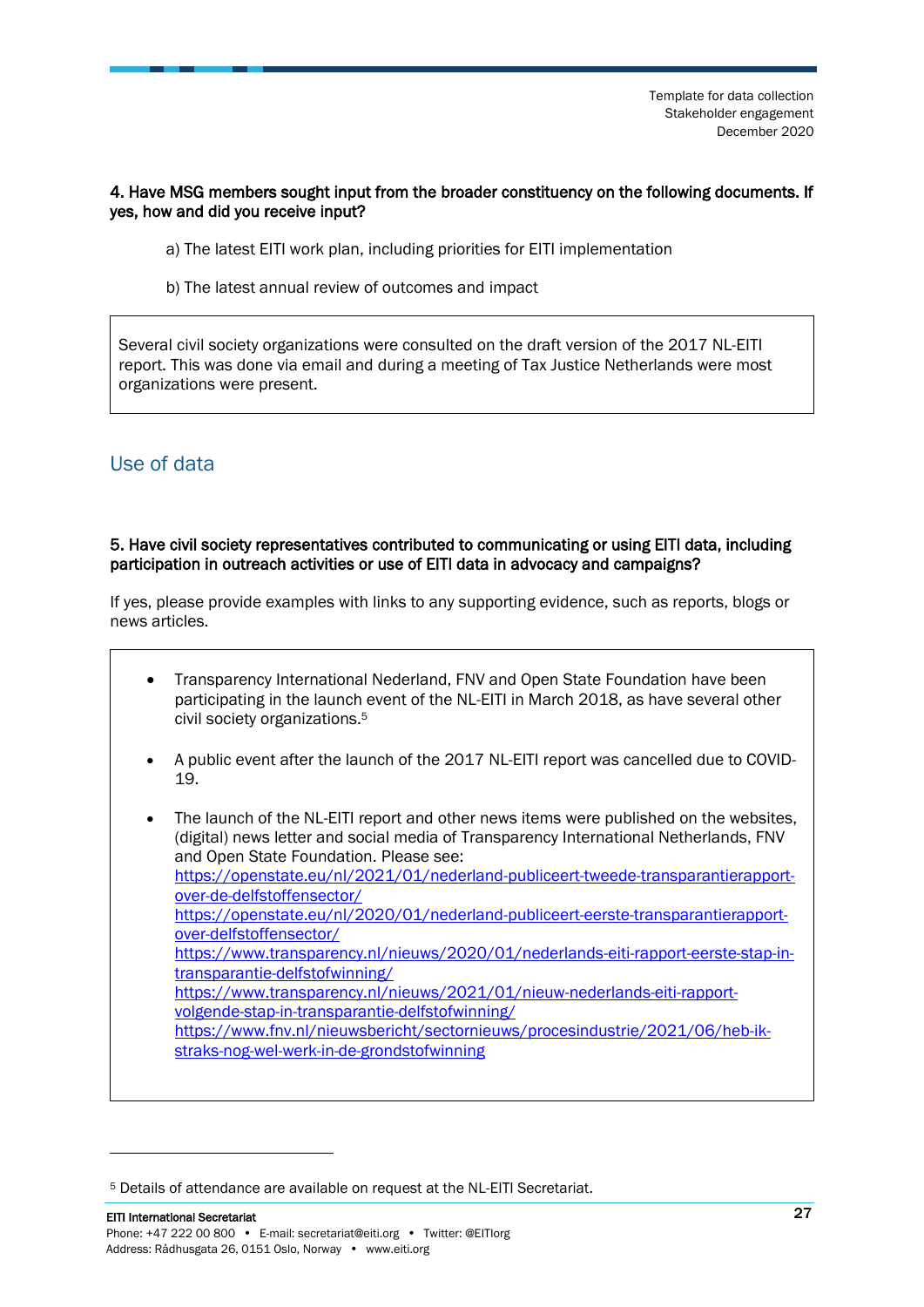### <span id="page-27-0"></span>Obstacles to participation

6. If civil society representatives have experienced any obstacles to participation in the EITI, including the use of publicly available extractive sector data, please describe and specify these obstacles below or convey your concerns directly to the Validation team [\(XXX@eiti.org\)](mailto:XXX@eiti.org) by the commencement of the Validation.

The **[EITI's civil society protocol](https://eiti.org/document/eiti-protocol-participation-of-civil-society) requires that the government ensures an enabling environment for** civil society engagement in the EITI. Any concerns related to potential breaches of the protocol should be accompanied with a description of the related incident, including its timing, actors involved and the link to the EITI process. If available, supporting documentation should be provided. . Requests for confidentiality will be respected.

For purposes of Validation, 'civil society representatives' refer to civil society representatives who are substantively involved in the EITI process, including but not limited to members of the multistakeholder group. The 'EITI process' refers to activities related to preparing for EITI sign-up; MSG meetings; CSO constituency side-meetings on EITI, including interactions with MSG representatives; producing EITI Reports; producing materials or conducting analysis on EITI Reports; expressing views related to EITI activities; and expressing views related to natural resource governance.

| Provision of the EITI civil society protocol                                                                                                                                                                   | Potential breach identified in the period under<br>review and accompanying evidence |  |
|----------------------------------------------------------------------------------------------------------------------------------------------------------------------------------------------------------------|-------------------------------------------------------------------------------------|--|
| 2.1 Expression: Civil society representatives<br>are able to engage in public debate related to<br>the EITI process and express opinions about<br>the EITI process without restraint, coercion or<br>reprisal. | There are no restraints as far as expression is<br>concerned.                       |  |
| 2.2 Operation: Civil society representatives<br>are able to operate freely in relation to the EITI<br>process.                                                                                                 | There are no restraints as far as operation is<br>concerned.                        |  |
| 2.3 Association: Civil society representatives<br>are able to communicate and cooperate with<br>each other regarding the EITI process.                                                                         | There are no restraints as far as association is<br>concerned.                      |  |
| 2.4 Engagement: Civil society representatives<br>are able to be fully, actively and effectively<br>engaged in the design, implementation,<br>monitoring and evaluation of the EITI process.                    | There are no restraints as far as engagement<br>is concerned.                       |  |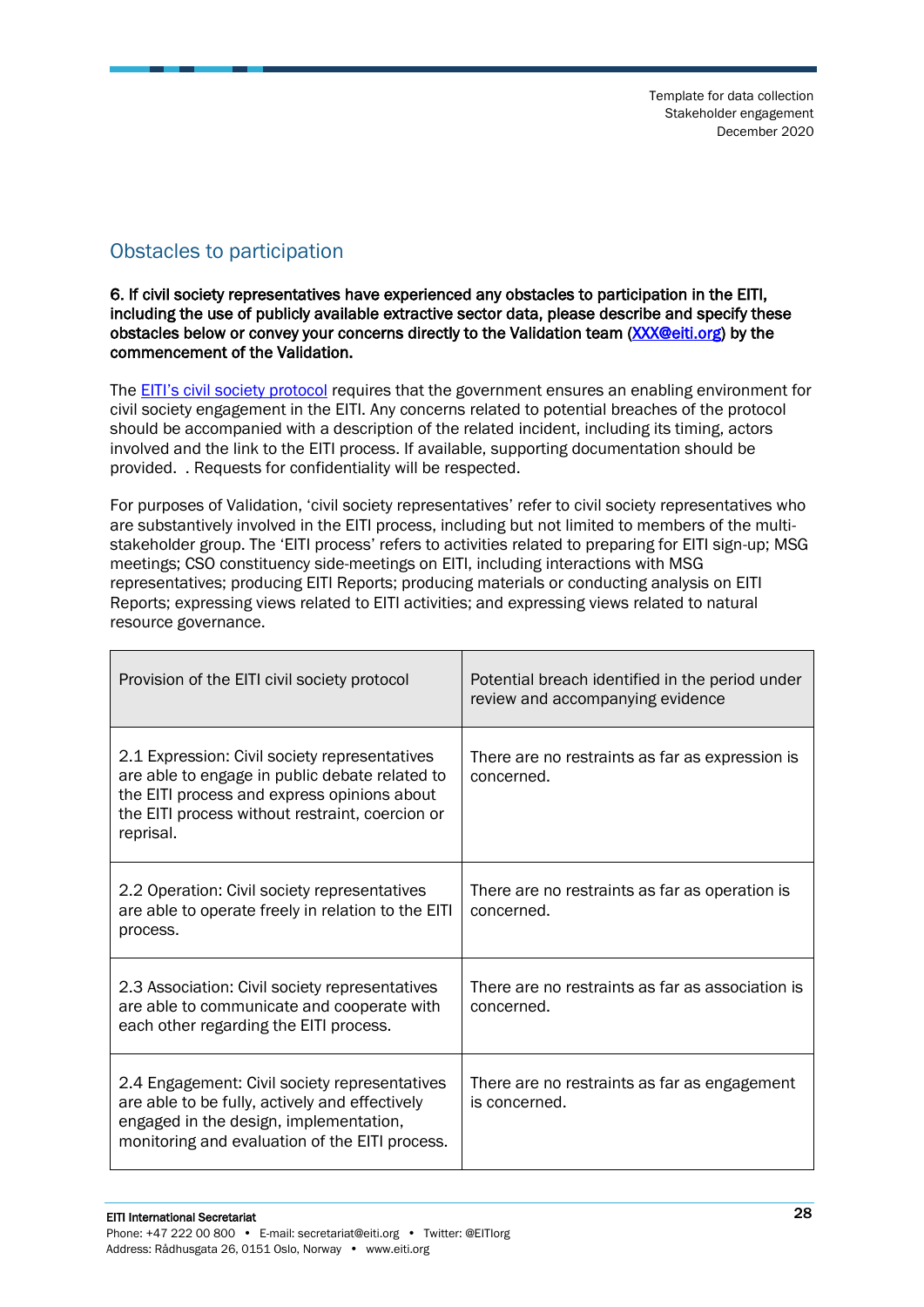| 2.5 Access to public decision-making: Civil<br>society representatives are able to speak<br>freely on transparency and natural resource<br>governance issues, and ensure that the EITI<br>contributes to public debate. | Participation in the MSG is costing our mostly<br>understaffed civil society organizations quite<br>some time. This hampers sometimes our<br>ability to prepare and participate in the MSG<br>meetings and also our efforts to liaison with<br>the broader constituency, as there is simply<br>not enough time. Attempts to find some<br>funding have failed. |
|-------------------------------------------------------------------------------------------------------------------------------------------------------------------------------------------------------------------------|---------------------------------------------------------------------------------------------------------------------------------------------------------------------------------------------------------------------------------------------------------------------------------------------------------------------------------------------------------------|
|                                                                                                                                                                                                                         |                                                                                                                                                                                                                                                                                                                                                               |

### <span id="page-28-0"></span>Sign-off

П

7. Please include below the names and contact details of the MSG members from the civil society constituency who sign off on submitting the above information to the Validation team. Add rows as needed.

| Name            | Email address or telephone<br>number | Date       | Signature<br>(optional) |
|-----------------|--------------------------------------|------------|-------------------------|
| Gerno Kwaks     | gerno.kwaks@gmail.com                | 30-06-2021 |                         |
| Paul Vlaanderen | P.Vlaanderen@transparency.nl         | 30-06-2021 |                         |
| Henk Korthof    | henk.korthof@gmail.com               | 30-06-2021 |                         |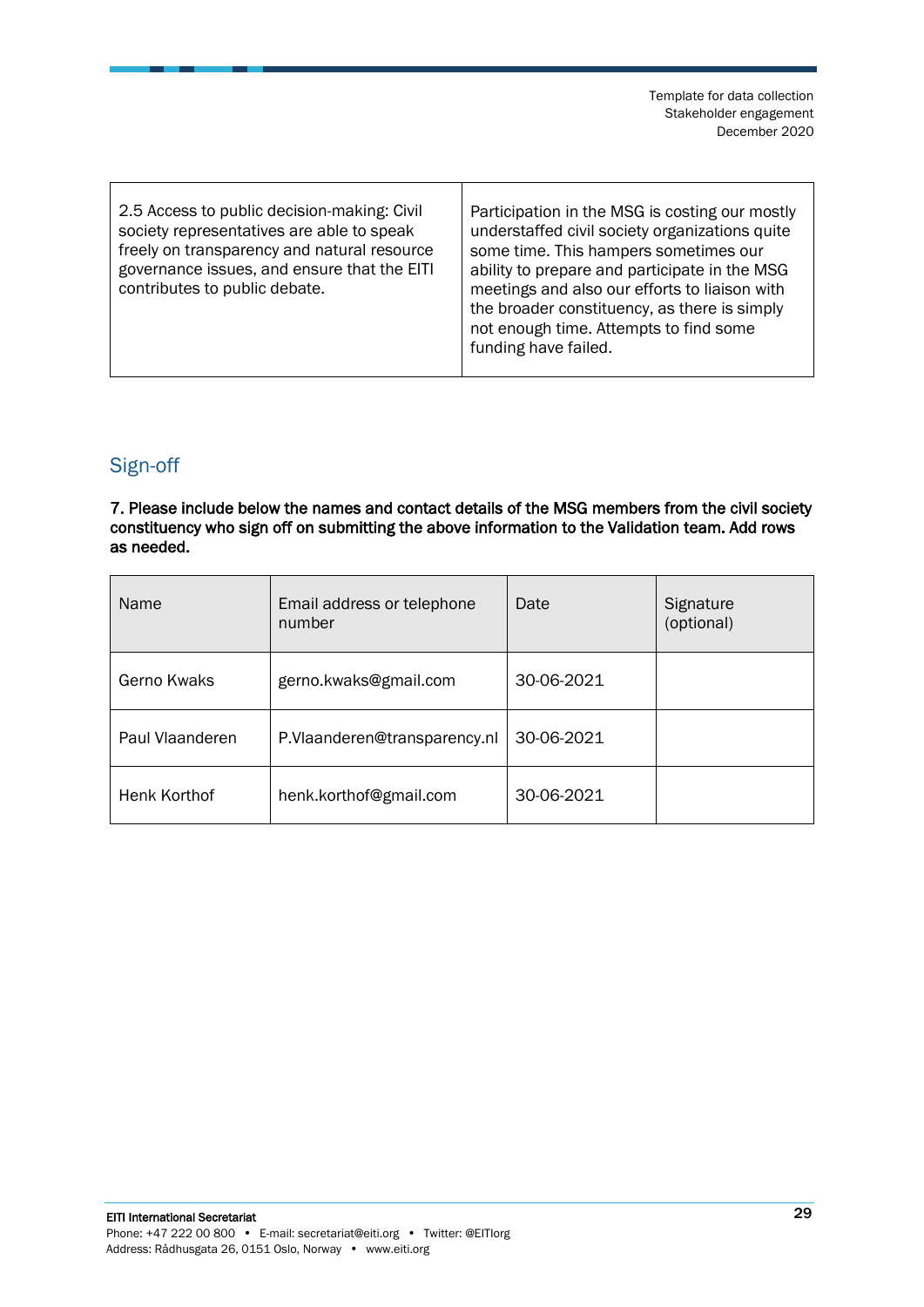# <span id="page-29-0"></span>For Validation team's use: Guiding questions for consultations on stakeholder engagement

- What are the key strengths of the constituency's engagement in the EITI?
- Obstacles or barriers to participation in the EITI, including related to any of the provisions of the civil society protocol?
- Did actors from other constituencies attempt to influence the MSG nomination process or constituency coordination?
- What are the constituency's (or organisation's) priorities for EITI?
- To what extent are the constituency's or organisation's priorities reflected in EITI implementation?
- Are other constituencies fully, actively and effectively engaged in EITI implementation?
- Any other remarks, including commentary on the MSG's functioning.
- For stakeholders not on the MSG: Commentary on opportunities to provide input to the MSG's work or agenda. Commentary on the representativeness of constituency MSG members, possible conflicts of interest and the openness of the MSG nomination process.
- Context-specific questions arising from the written input to clarify or seek further information.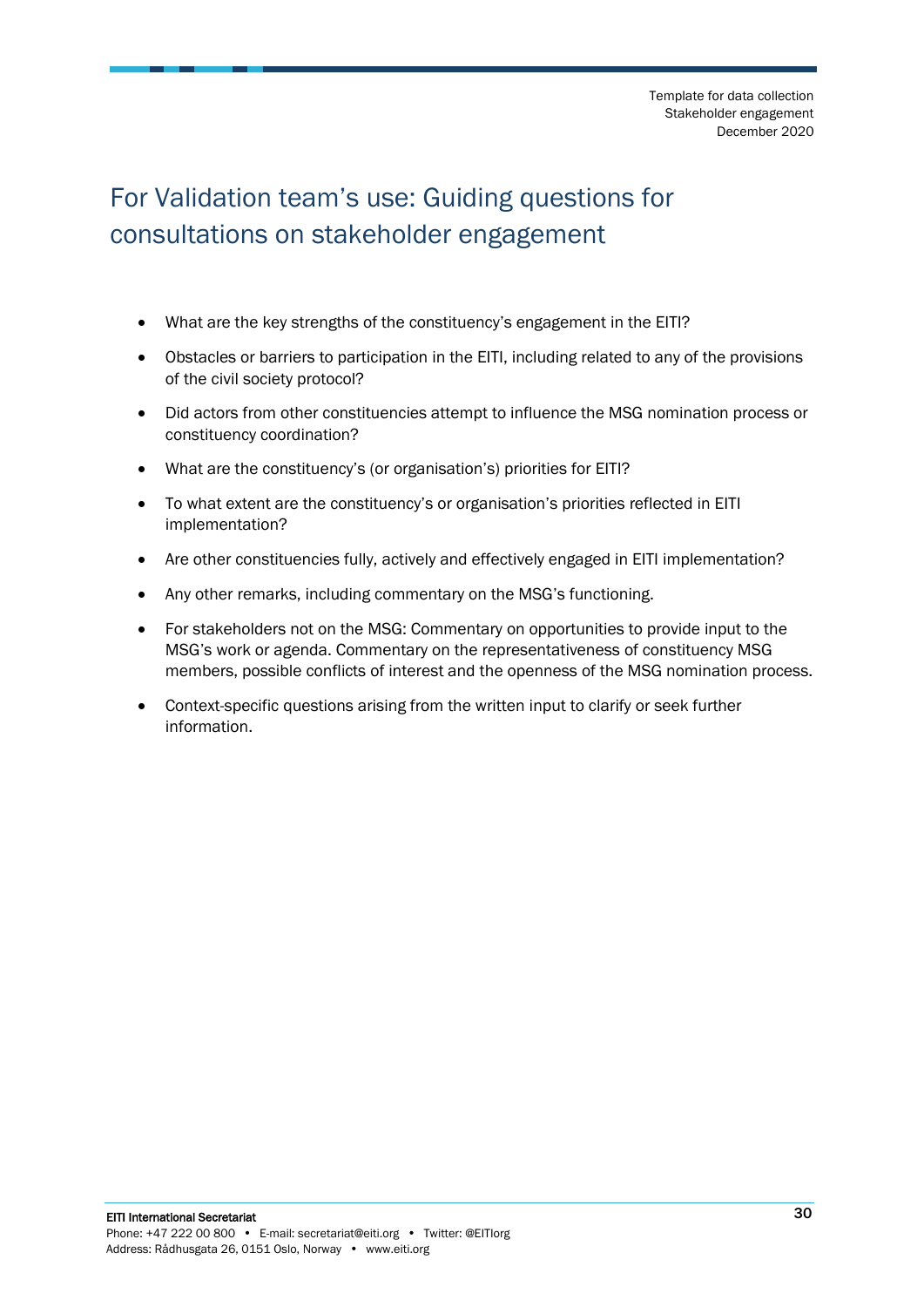# <span id="page-30-0"></span>For Validation team's use: Template for "Call for views on stakeholder engagement"

### Call for views on progress in EITI implementation in [country]

[Summary of status of implementation, including the commencement date of Validation and the outcome of the previous Validation,]

The EITI International Secretariat is seeking stakeholder views on [Country's] progress in implementing the EITI Standard between [period under review]. Stakeholders are requested to send views to [contacts of Validation team members] by [Validation commencement date].

The EITI Standard requires that the government, extractive companies and civil society are fully, actively and effectively engaged in EITI implementation. The Secretariat is seeking views on the following questions:

- 1. Are the government, extractive companies and civil society fully, actively and effectively engaged in EITI implementation?
- 2. Are there any obstacles or barriers to the participation of any of these constituencies or their sub-groups in EITI implementation?

Civil society engagement in the EITI will be assessed in accordance with EITI Protocol: Participation of civil society. Stakeholders are requested to provide input on [Country's] adherence with the protocol.

Any concerns related to potential breaches of the protocol should be accompanied with a description of the related incident, including its timing, actors involved and the link to the EITI process. If available, supporting documentation should be provided. Stakeholders may also indicate which provision of the civil society protocol they consider the breach(es) to relate to. Responses will be anonymised and be kept confidential.

The Secretariat is seeking views on the following questions related to civil society engagement:

- 3. Are civil society organisations able to engage in public debate related to the EITI process and express opinions about the EITI process without restraint, coercion or reprisal?
- 4. Are civil society representatives able to operate freely in relation to the EITI process?
- 5. Are civil society representatives able to communicate and cooperate with each other regarding the EITI process?
- 6. Are civil society representatives able to be fully, actively and effectively engaged in the design, implementation, monitoring and evaluation of the EITI process?
- 7. Are civil society representatives able to speak freely on transparency and natural resource governance issues, and ensure that the EITI contributes to public debate?

For purposes of the protocol, 'civil society representatives' refer to civil society representatives who are substantively involved in the EITI process, including but not limited to members of the